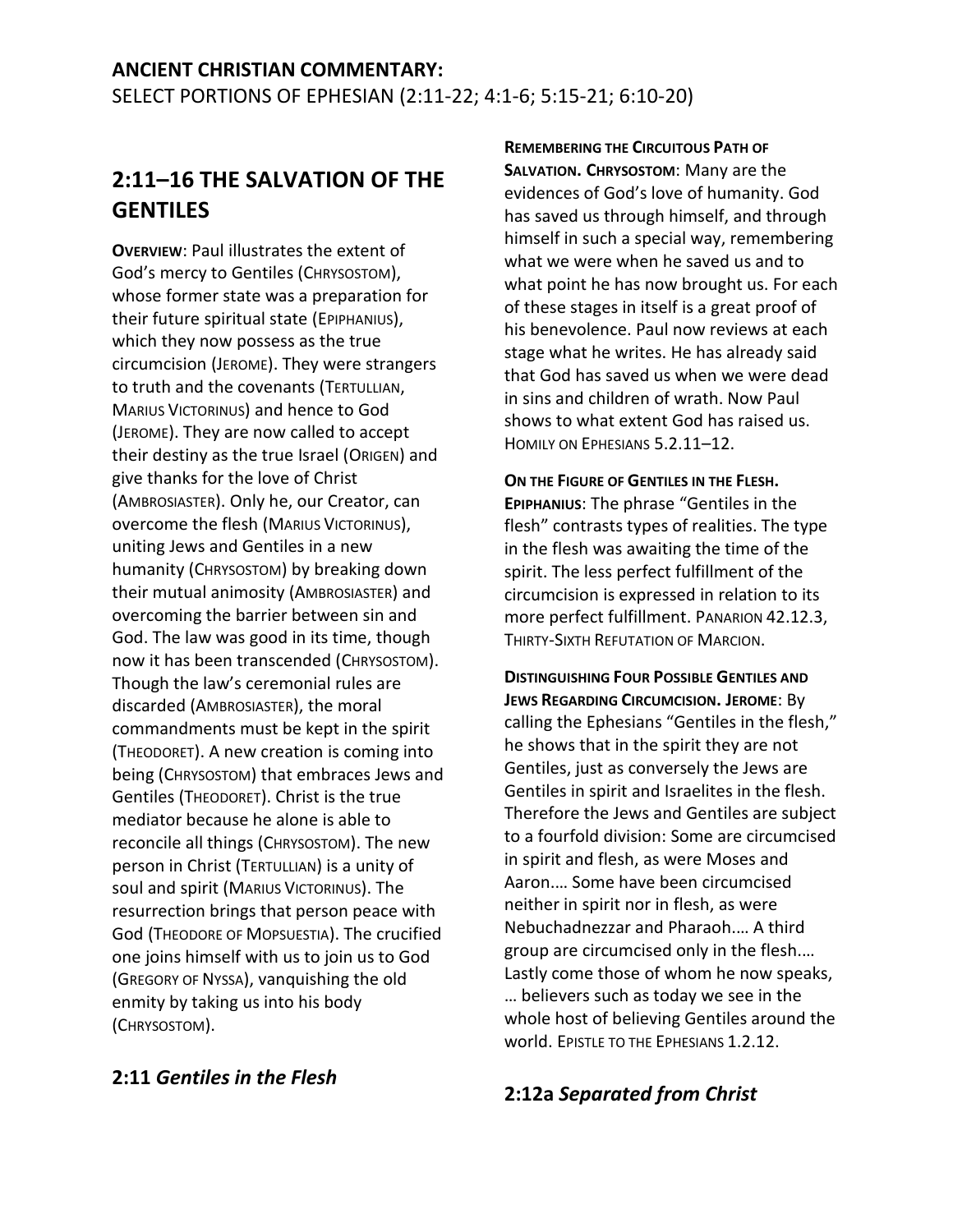**PREVIOUSLY DESTITUTE OF KNOWLEDGE OF GOD.** 

**THEODORET**: He wants to show that Christ is the provider of all goods for them. "For previously," he says, "you were destitute of the knowledge of God and did not enjoy the goods promised beforehand to Israel." EPISTLE TO THE EPHESIANS 2.12.

#### **2:12b** *Alienated from Israel*

**TRUE ISRAEL. MARIUS VICTORINUS**: The true way of Israel consists in living according to the Spirit, thinking according to the Spirit and being circumcised from unworthy desires. EPISTLE TO THE EPHESIANS 1.2.12.

## **2:12c** *Without Hope and Without God in the World*

**HAVING MANY GODS BUT WITHOUT GOD. JEROME**: When he says "having no hope, without God in the world," he does not deny that the Ephesians had many gods before they believed in Christ. His point is that one who is without the true God has no god worthy of the name. And the next phrase, "without God in the world," is significant: The Gentiles in a sense already had God indeed in the form of anticipation, because God knew beforehand that he would have them. In God's foreknowledge they were never without God. But enmeshed in the world they were without  $\rm God.$  Epistle to the Ephesians  $1.2.12.^7$ 

## **2:13** *Once Far Off, Now Brought Near*

**FROM WHAT WERE THEY ONCE FAR OFF? TERTULLIAN**: They were once far off from the Christ of the Creator, from the way of the Israelites, from the covenants, from the hope of the promise, from God himself.

Once far off, the Gentiles now come close in Christ to the things that were once far off. AGAINST MARCION 5.17.12–13.

**NOW BROUGHT NEAR TO THE COMMONWEALTH OF TRUE ISRAEL. ORIGEN**: Paul is responding to those who think that believers in Christ may enter into the commonwealth of Israel but that it is some entirely different one that has nothing in common with the history of Israel.… It is those who know the spiritual law and live in accordance with it who are made dwellers in the commonwealth of Israel, more so than those who are Israelites in the body only. EPISTLE TO THE EPHESIANS.

**WHETHER ONE CAN BE FAR FROM GOD WHO IS EVERYWHERE. JEROME**: God in his entirety is everywhere. Who can be separated from him when all things are in him?… He is, however, said to be far away from the unrighteous, according to Proverbs [15:29].... Just as far as the unrighteous are away from him, so close is he to the saints. Just when God seemed to be furthest from the Ephesians, he was coming close to them by the blood of Jesus. EPISTLE TO THE EPHESIANS 1.2.13–14.

**BROUGHT NEAR BY THE BLOOD OF CHRIST. AMBROSIASTER**: He reminds us that we were brought close to God by the blood of Christ in order to show how great is God's affection toward us, since he allowed his own Son to die. We too, enduring in faith, should not yield to despair in any of the agonies inflicted on us for his sake, knowing that what he deserves from us exceeds all that our enemies can bring upon us. EPISTLE TO THE EPHESIANS 2.13.

## **2:14a** *Christ is Our Peace*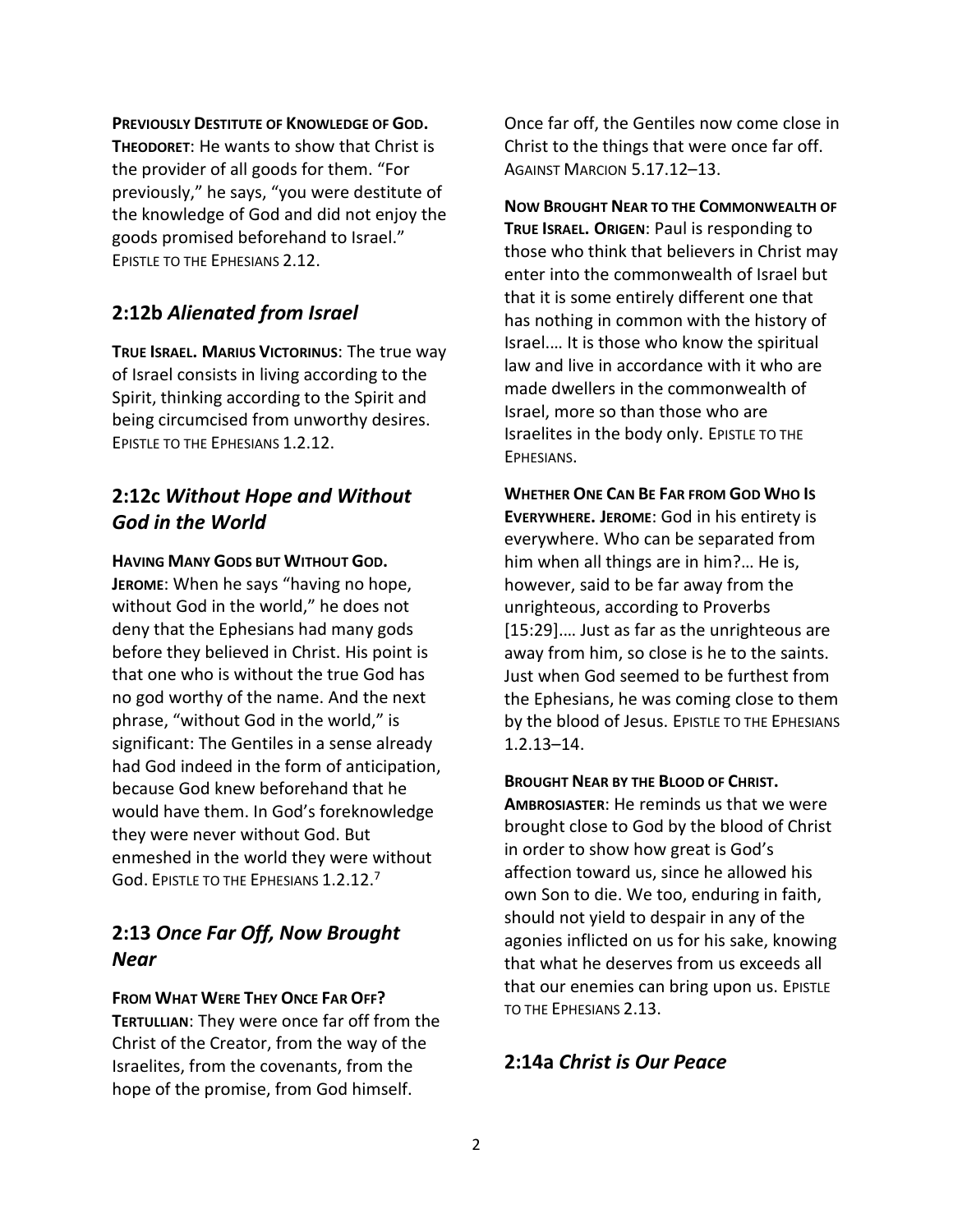**THE PEACEMAKER DESTROYS THE WALL OF PARTITION. MARIUS VICTORINUS**: Christ, he says, "is our peace." Elsewhere Paul calls him mediator. He interposed himself of his own accord between divided realms. Souls born of God's fountain of goodness were being detained in the world. There was a wall in their midst, a sort of fence, a partition made by the deceits of the flesh and worldly lusts. Christ by his own mystery, his cross, his passion and his way of life destroyed this wall. He overcame sin and taught that it could be overcome. He destroyed the lusts of the world and taught that they ought to be destroyed. He took away the wall in the midst. It was in his own flesh that he overcame the enmity. The work is not ours. We are not called to set ourselves free. Faith in Christ is our only salvation. EPISTLE TO THE EPHESIANS 1.2.14-15.

#### **HOW HAVE BOTH BEEN MADE ONE? THEODORE OF**

**MOPSUESTIA**: Christ, conferring immortality on us through his resurrection, has put an end to this division [between Jew and Gentile], for there can be no circumcision of an immortal nature. CATENA 2.13.

#### **2:14b** *Breaking Down the Wall of Hostility*

**THE WALL BETWEEN JEW AND GENTILE BROKEN DOWN. AMBROSIASTER**: The passion of the Savior made peace between the circumcision and the uncircumcision. For the enmity, which was between them like a wall and divided the circumcision from the uncircumcision and the uncircumcision from the circumcision, was abolished by the Savior. His command is that the Jew should not so presume on his circumcision as to reproach the Gentile, nor should the Gentile trust in his uncircumcision, that is, his paganism, so as to abhor the Jew. Both,

made new, should maintain in Christ their faith in the one God. EPISTLE TO THE EPHESIANS 2.14.1.

**THE WALL BETWEEN GOD AND HUMANITY. CHRYSOSTOM**: Some say that the wall between them is that of the Jews against the Greeks, because it does not allow them to mix. I do not think so. Rather I think that the wall between them is common within both. It is the hostility proceeding within the flesh. This was the midwall cutting them off, as the prophet says, "Do not your sins stand in the midst between you and me?" The midwall was the enmity that God had both toward Jews and toward Greeks. But when the law came this enmity was not dissolved; rather it increased. "For the law," he says, "works wrath."<sup>16</sup>HOMILY ON EPHESIANS 5.2.13–15.

## **2:15a** *Abolishing the Law of Commandments and Ordinances*

**LAW AS FENCE. CHRYSOSTOM**: The law was a fence, but this was made for our security. This is why it was called a fence, so that it might fence us in.… Now he has "abolished the law of commandments" through his teaching. Oh, what love of humanity! He gave us a law that we might keep it, but when we failed to keep it and deserved punishment he dissolved the law. HOMILY ON EPHESIANS 5.2.13–15.

#### **CEREMONIAL LAW NO LONGER BINDING.**

**AMBROSIASTER**: The law that he abolished was that which had been given to the Jews concerning circumcision and new moons and food and sacrifices and the sabbath. He ordered it to cease because it was a burden. In this way he made peace. EPISTLE TO THE EPHESIANS 2.15.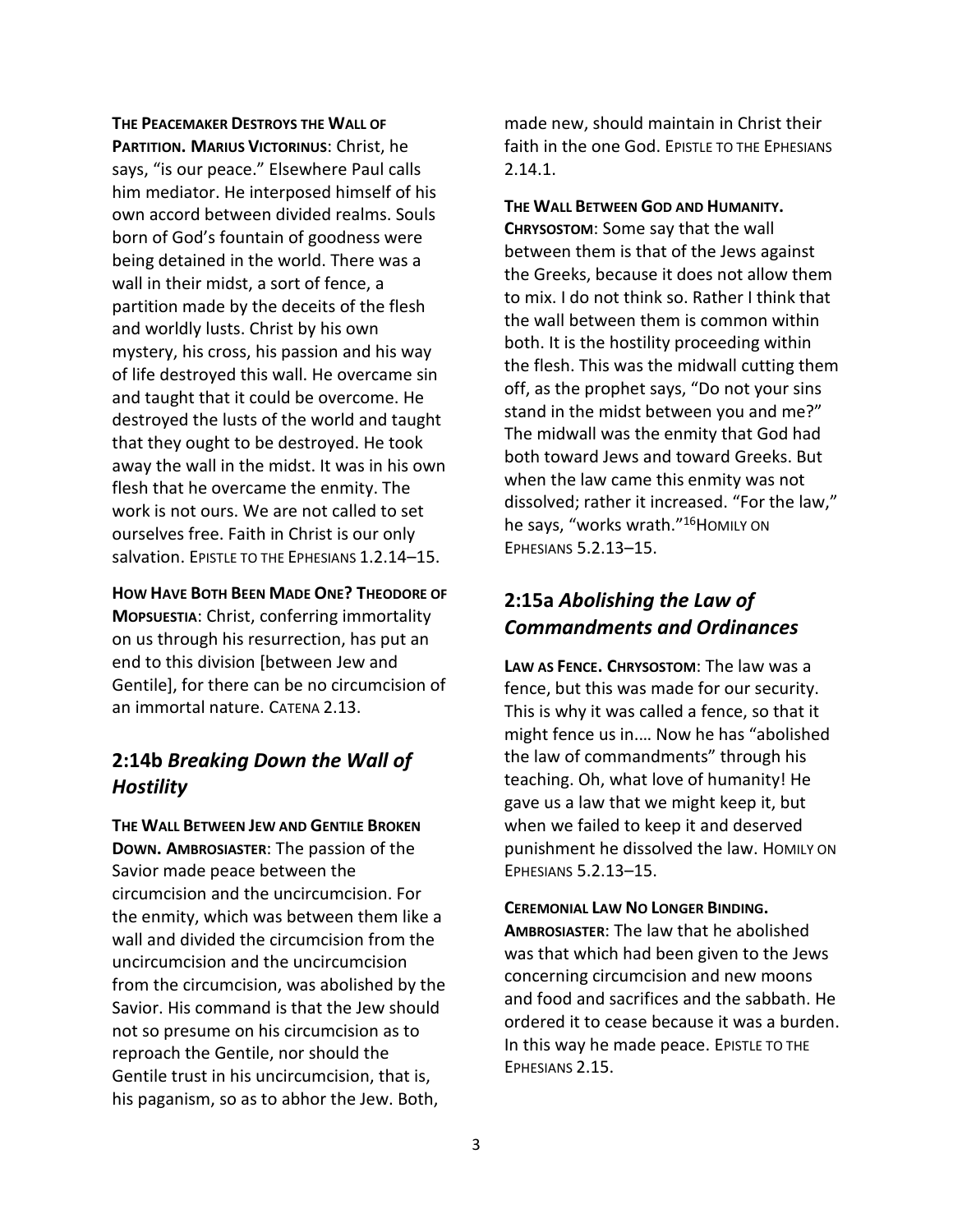**UNDER THE GOSPEL THE TEN COMMANDMENTS STILL REMAIN FREELY TO BE OBEYED. THEODORET**: Christ dispelled the enmity between us and God. He gave his own flesh as a ransom for us. Once this was done, he put an end to the things that separated you and them. For this is what he means by "the law of ordinances." He has not annulled the Decalogue.… For Christ the Lord himself held these up to the one who wanted to know the way to eternal life. $21$  But by doctrines he meant the gospel teaching, since the realizing of full maturity lies in the responsive choices of the will.… Yet these gospel teachings are not laid down as laws. They are a matter of free choice. What he does lay down as law is what he inscribed on nature when he created it in the beginning. EPISTLE TO THE EPHESIANS 2.14–15.

#### **2:15b** *Creating One New Being*

**CHRIST UNIQUELY FITTED TO CREATE A NEW HUMANITY. TERTULLIAN**: He was born in a singular way from a virgin by the Spirit of God. He was born to reconcile both Gentile and Jew to God, both of whom had offended God. He reconciled them into one body through the cross. The enmity was in this way slain. This reconciliation took place in his flesh through his body as he suffered on the cross. AGAINST MARCION 5.17.15.

#### **THE NEW SPIRITUAL PERSON. MARIUS**

**VICTORINUS**: Their souls have thus been reconciled to the eternal and the spiritual, to all things above. The Savior, through the Spirit, indeed the Holy Spirit, descended into souls. He thereby joined what had been separated, spiritual things and souls, so as to make the souls themselves spiritual. He has established them in himself, as he says, "in a new person." What is this new person? The spiritual person, as

distinguished from the old person, who was soul struggling against flesh. EPISTLE TO THE EPHESIANS 1.2.14–15.

**CREATING ONE NEW PERSON IN PLACE OF GENTILE VERSUS JEW. CHRYSOSTOM**: Don't you see? The Greek does not have to become a Jew. Rather both enter into a new condition. His aim is not to bring Greek believers into being as different kinds of Jews but rather to create both anew. Rightly he uses the term *create* rather than *change* to point out the great effect of what God has done. Even though the creation is invisible, it is no less a creation of its Creator. HOMILY ON EPHESIANS 5.2.13–15.

**A SINGLE PERSON WITH ONE HEAD. THEODORET**: He has reconciled both, that is, those from Gentile and from Jewish backgrounds, in the one body that was offered on behalf of all, so that they may at last be made one body. And he has called all believers a single man because Christ our Lord is the one head, and those who have been favored with salvation fill the role of members. EPISTLE TO THE EPHESIANS 2.16.

**IN HIMSELF. CHRYSOSTOM**: He did not pass the task of reconciliation on to another. He made himself the means of combining one with the other. This produced one wonderful result. He himself was the first instance of this reconcilation, a result greater than all the previous creation. For that is what *in himself* means: Having assumed dominion over the Jew and then of the Greek, he himself became their mediator. He brought them together, doing away with all that estranged them. Now he has fashioned them anew through fire and water—no longer water and earth but water and fire. He became a Jew when he was circumcised. Then, being cursed, he became a Greek outside the law and one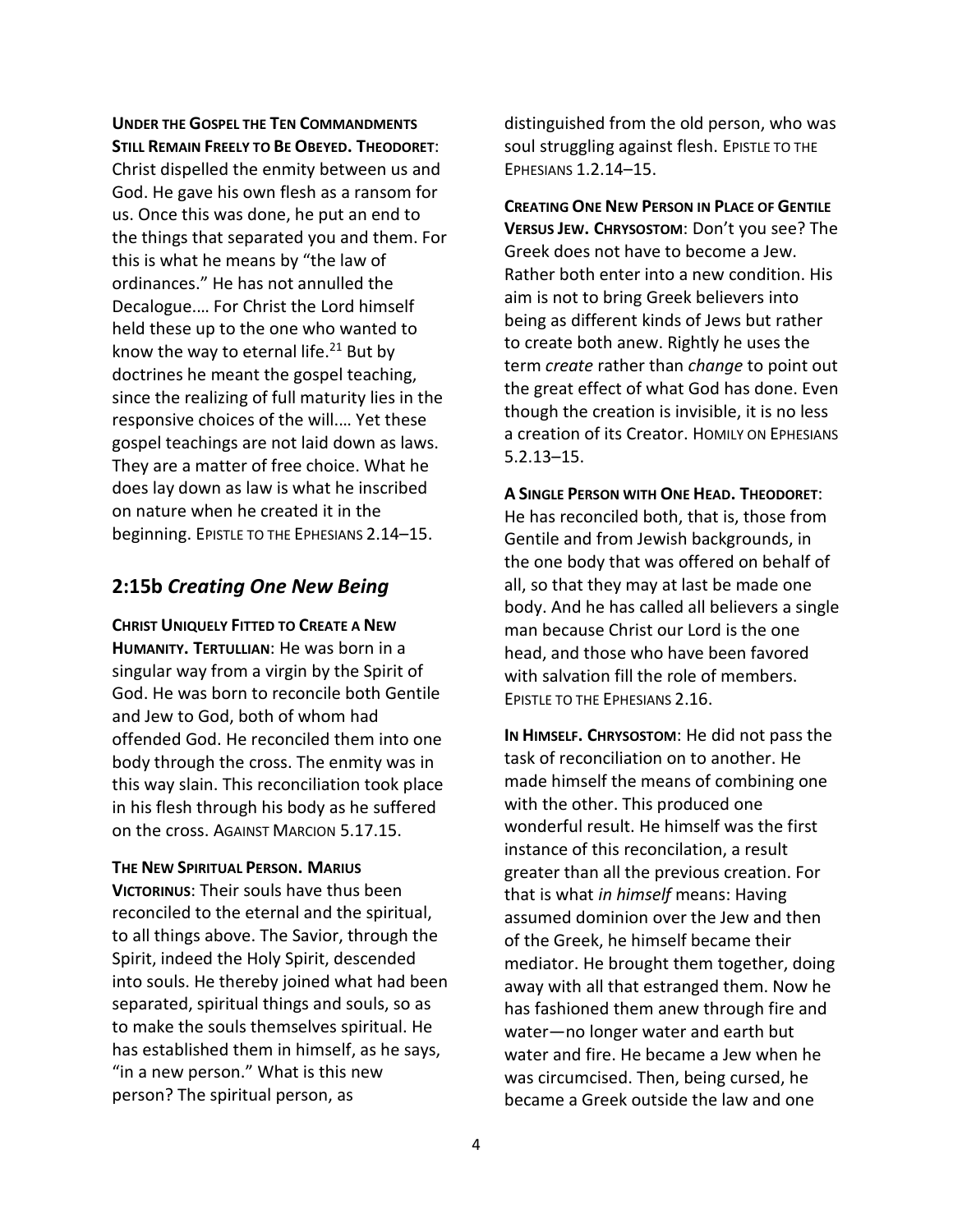more excellent than either Greek or Jew. HOMILY ON EPHESIANS 5.2.15.

#### **2:15c** *Making Peace*

**PEACE BETWEEN GOD AND SINNERS. CHRYSOSTOM**: "Making peace" may mean their peace with God or with one another.… The focus is primarily on peace with God, as is made clear by what follows. What does he say? He has fully reconciled both to God in one body through the cross. He did not say "to some degree reconciled" but "fully reconciled." Even before this human nature was in principle reconcilable, as we see in the righteous and before the law. HOMILY ON EPHESIANS 5.2.16.

## **2:16a** *Reconciled to God Through the Cross*

**THE ENMITY IS SLAIN IN HIMSELF. GREGORY OF NYSSA**: Taking up the enmity that had come between us and God on account of sins, "slaying it in himself," as the apostle says (and sin is enmity), and becoming what we are, he joined the human to God again through himself. AGAINST EUNOMIUS 3.10.12.

## **2:16b** *Bringing Hostility to an End*

**HIS DEATH ENDED THE HOSTILITY. CHRYSOSTOM**: No expression could be more authoritative or more emphatic. His death, he says, killed the enmity, wounded and destroyed it. He did not give the task to another. And he not only did the work but suffered for it. He did not say that he dissolved it; he did not say that he put an end to it, but he used the much more forceful expression: He killed! This shows that it need not ever rise again. How then does it rise again? From our great wickedness. So long as we remain in the body of Christ, so long as we are one with

him it does not rise again but lies dead. HOMILY ON EPHESIANS 5.2.16.

## **2:17–22 THE CHURCH OF CHRIST**

**OVERVIEW**: Jews were near, Gentiles far off, but neither had any access to God except through Christ's Spirit (MARIUS VICTORINUS). The one Spirit guarantees unity (CHRYSOSTOM), viewed eschatologically (JEROME). We receive an honor analogous to that of Roman citizens (AMBROSIASTER). The church is built on the concordant witnesses of both covenants (ORIGEN, MARIUS VICTORINUS, AMBROSIASTER). Christ is the foundation for both prophets and apostles (MARIUS VICTORINUS). Among the many images used of Christ (CHRYSOSTOM), that of the cornerstone expresses his foundational and unitive function. The resultant temple is the community in which God dwells (MARIUS VICTORINUS). It includes not only angels (JEROME) but also the Ephesians themselves (MARIUS VICTORINUS).

# **2:17** *Preaching Peace to Those Near and Far Off*

**JEWS WERE NEAR, GENTILES FAR OFF. MARIUS VICTORINUS**: He distinguishes "those who are far off" from "those who are near." This refers to the Gentiles and Jews. For the Jews are obviously close and the Gentiles far off. Yet the Savior himself has brought the gospel to the Gentiles. Paul here mentions first that Christ by his advent has truly preached peace also to those who are far off, that is, the Gentiles, as is shown by many evidences. For those who come to belief from Gentile backgrounds ironically have a greater claim to be called sons than those from Jewish backgrounds. And yet, so that it may not be denied to the latter, he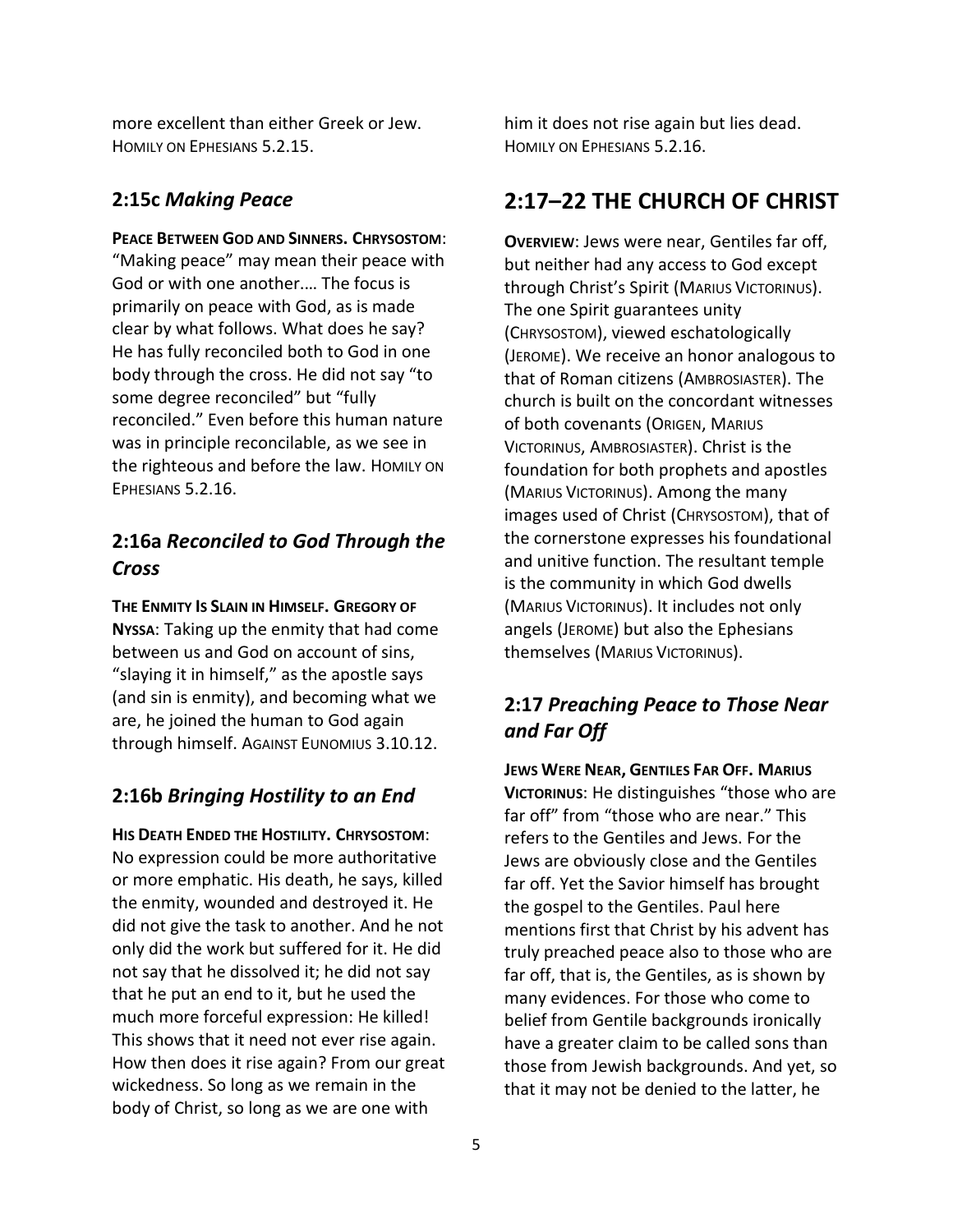adds "and those who are near." EPISTLE TO THE EPHESIANS 1.2.1 7.

## **2:18** *Access in One Spirit to the Father*

**ACCESS TO THE FATHER. MARIUS VICTORINUS**:

Both Jews and Gentiles "have access to the Father" through Christ himself. But how? "In one Spirit." For the Spirit, who is one with Christ, enters into us when we believe in Christ. We then feel God's presence, know God and worship God. Thus we come to the Father in that same Spirit through Christ. No one, whether Jew or Gentile, comes to the Father except through Christ. EPISTLE TO THE EPHESIANS 1.2.18.

**IN ONE SPIRIT. CHRYSOSTOM**: "We both" means not less to one and more to another but having access by a single grace. For he has dispelled the wrath through death and made us all beloved to the Father through one Spirit. Note that *in* here means "through."HOMILY ON EPHESIANS 6.2.17–22.

**FULL CONSUMMATION YET AWAITING. JEROME**: However, it should not be thought possible to achieve perfect and complete reconciliation in this world.… The making of the new person in Christ will be fully consummated when earthly and heavenly things have been reconciled, when we come to the Father in one Spirit and with one affection and understanding. EPISTLE TO THE EPHESIANS 1.2.15 SEQ.

# **2:19** *Fellow Citizens, Members of the Household of God*

**FELLOW CITIZENS ARE ONE WITH THE SAINTS. MARIUS VICTORINUS**: What are we to understand by "fellow citizens with the saints?" It implies a distinction between citizens and saints. But if this is so, who are the saints and who are the citizens? *Saints* refers to the apostles, prophets and all who formerly experienced God or spoke divinely through the Spirit dwelling within them. They in some way beheld God's presence, as did Abraham, either through the flesh, through the Spirit or through both flesh and Spirit, as with all the apostles. Those who have later believed in Christ without any such special means are "fellow citizens with the saints and members of God's household." EPISTLE TO THE EPHESIANS 1.2.19.

**THE ANALOGY OF CITIZENSHIP. AMBROSIASTER**: Believers become "fellow citizens" in a way analogous to all those who desired the peace of Rome. They brought gifts and were accepted as Roman citizens, as were the people of Cilician Tarsus. Paul was a Roman citizen of that city. So too anyone who has joined himself to the Christian faith becomes a fellow citizen of the saints and a member of God's household. EPISTLE TO THE EPHESIANS 2.19.

## **2:20** *The Foundation of the Apostles and Prophets*

**PROPHETS AND APOSTLES SHARE IN ONE DIVINE PLAN. ORIGEN**: These are fitting words to cite against those who would divide the Godhead and think that the prophets belong to one God and the apostles to another. EPISTLE TO THE EPHESIANS.

**THE FOUNDATION FOR THE EDIFICE. MARIUS VICTORINUS**: Jesus Christ and his teachings are the foundation for the apostles. The edifice built on this foundation consists in life and character and one's conduct and discipline. The primary foundation is for life; the rest of the edifice is for its adornment and edification. The primary foundation, I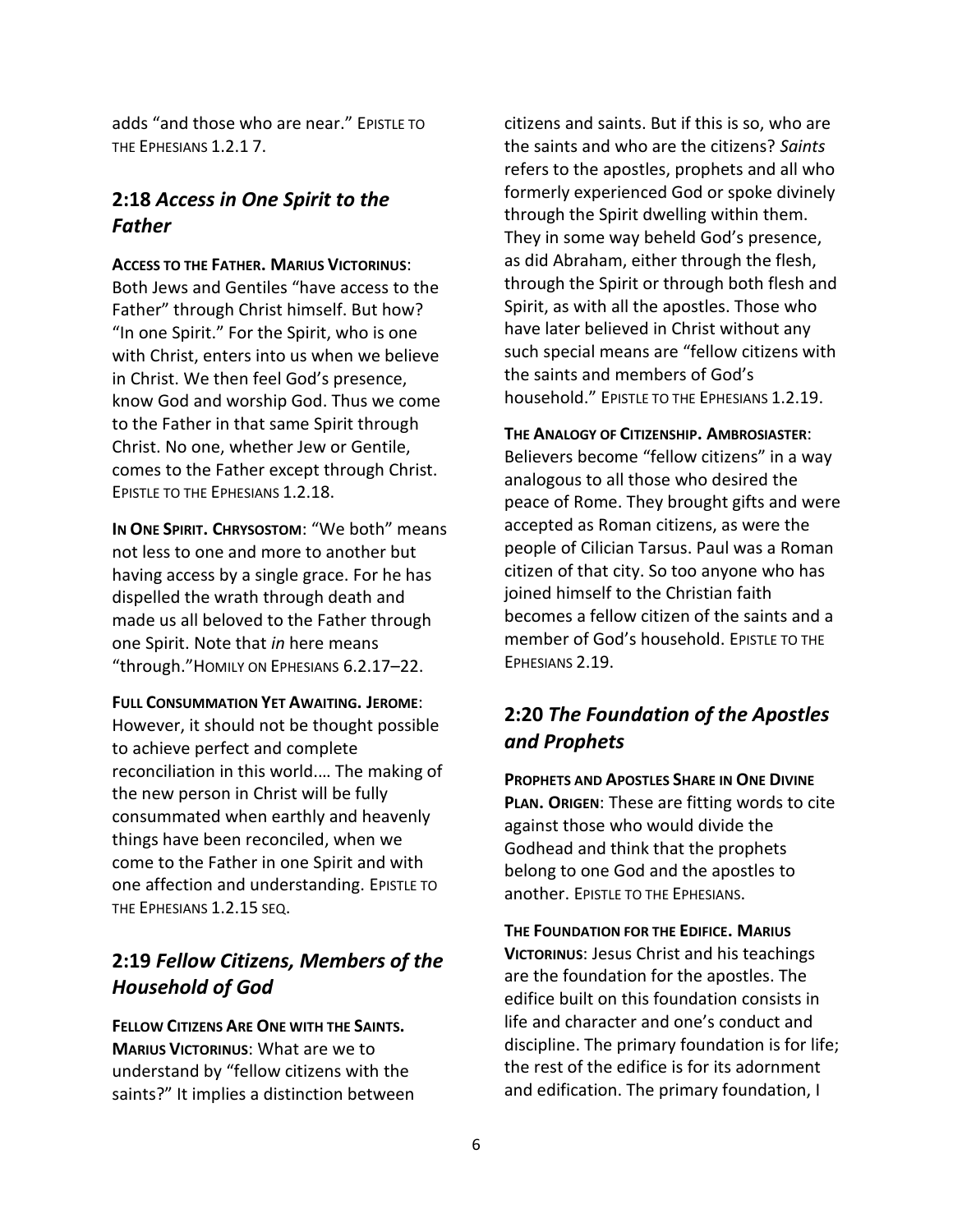say, is to believe in Christ, hope in him and trust in God. This foundation is the teaching of the apostles, which is also heard in the word of the prophets. Note the order of this distinction, first apostles and then prophets. The apostles beheld [God incarnate]; the prophets received the Spirit. These are the saints mentioned above: those who saw and those who were inhabited by the Spirit. Hence the teachings of the apostles and prophets are indeed the teachings of Christ, which proclaim the foundation of all eternal hope. EPISTLE TO THE EPHESIANS 1.2.20.

**THE HOUSEHOLD OF GOD IS BUILT ON BOTH COVENANTS. AMBROSIASTER**: This means that the household of God is built upon both the old and the new covenants. For what the apostles preached had been foretold by the prophets. In his words to the Corinthians, that "God placed in the church first apostles then prophets," he is concerned with the order of the church. But in this case he is speaking of the foundation in the prophets of old. EPISTLE TO THE EPHESIANS 2.20.

#### **2:21a** *The Whole Structure Joined Together*

**JOINED TOGETHER FROM ABOVE AND FROM BELOW. CHRYSOSTOM**: See how he joins himself to us. Sometimes it is as if holding together and unifying the whole body from above. Sometimes it is as if joining the edifice from below, as if supporting the building with underpinnings and being its root. HOMILY ON EPHESIANS 6.2.17–22.

**THE IMPORTANCE OF THE CORNERSTONE TO THE BUILDING. MARIUS VICTORINUS**: He called this stone a cornerstone not merely because it is at the corner but because it is the first and most important stone. From it begins the foundation of the corner which joins

and couples two things to make them one. Souls above already with Christ are united together with those that live in holiness and receive Christ in a mystery that is present. Souls below that are Christ's, including those of the Gentiles, are also joined by that cornerstone, Jesus Christ. EPISTLE TO THE EPHESIANS 1.2.20.

## **2:21b** *A Holy Temple in the Lord*

**GROWING INTO A HOLY TEMPLE. MARIUS VICTORINUS**: All souls made spiritual through Christ are joined and built up into a holy temple, where God dwells. As Christ is in all and God in Christ, all are a temple of God through Christ. EPISTLE TO THE EPHESIANS 1.2.21–22.

**WHETHER THE ANGELS ARE WITHIN THIS EDIFICE. JEROME**: It is maintained by some that the whole edifice built on the foundation of the apostles and prophets comprises not only human souls but also angelic powers, so that all equally will become the abode of God. They argue that it would be absurd if angels and all the blessed forces who serve God in heaven would have no part in this blessedness. For in this is a building, put together harmoniously, that is growing into a holy temple of God to be an abode of God in the Spirit. EPISTLE TO THE EPHESIANS 1.2.19 SEQ.

# **2:22** *The Ephesians Also Built into the Edifice*

**THE EPHESIANS ARE STILL IN THE PROCESS OF BEING BUILT INTO THE EDIFICE. MARIUS VICTORINUS**: As he does so often, he brings the argument back to individuals, that is, to the Ephesians. They themselves have been built into that same temple cornerstone. Here he cleverly adjusts his language to form an exhortation.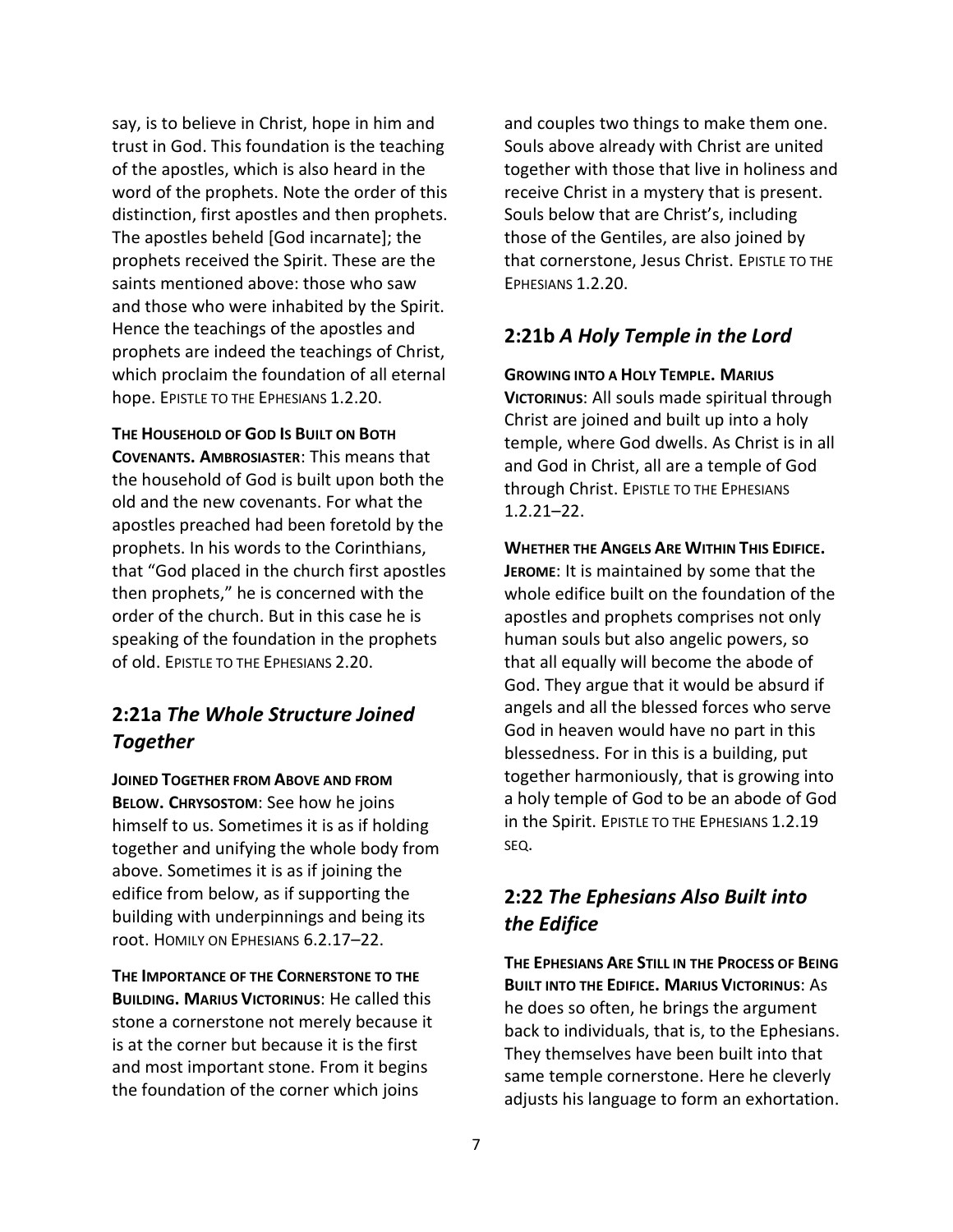They have not yet fully entered into this unity but are still being built up. There is a deficiency, and therefore he warns and exhorts them. EPISTLE TO THE EPHESIANS  $1.2.21 - 22.1$ 

## **4:1–6 PAUL'S PETITION**

**OVERVIEW**: Paul alludes to his own bonds (JEROME) to humble the temptation to pride that may accompany the lavish gifts of the Spirit (THEODORET). The fundamental virtue of humility (CHRYSOSTOM) is enhanced by other virtues (MARIUS VICTORINUS) and is perfected by longsuffering. Service in love is true freedom, beautiful and not oppressive, uniting people of all races (CHRYSOSTOM). The term *one body* expresses the relation between Christ and the church (JEROME). The one Spirit is inseparable from the living body (CHRYSOSTOM). The church has one hope because there is one kingdom (JEROME). Idolatrous washings cannot be called baptism (AMBROSE). Threefold immersion celebrates the Trinity (JEROME). The baptismal confession is implicit in the three prepositions: *of, through* and *in—*of the Father, through the Mediator, in the Spirit (AUGUSTINE, AMBROSIASTER). God contains all things (GREGORY OF NYSSA), transcending local confinement (ORIGEN).

#### **4:1a** *A Prisoner of the Lord*

 $\overline{a}$ 

**PRISONER OF THE LORD. JEROME**: Those who love Christ follow him. They are bonded with him in the ties of love. There is also another explanation [i.e., Origen's], which it is the reader's prerogative to accept or not:

Suppose what is called here the *prison* is the body. Because Paul has taken on the body for the ministry of the gospel, he is consequently said to be in bondage to Christ. EPISTLE TO THE EPHESIANS 2.4.1.

**CONTENT WITH HIS BONDS ON CHRIST'S ACCOUNT.** 

**THEODORET**: When Paul recalls his chains his intent is to encourage his hearers to rise above their own infirmities to moral excellence. It is as if he were saying: "Remember that it is in relation to you that I am in prison. Suppose I had refused to preach. I would have been free of all this." In this poignant way the divine apostle elicits sympathy, for he is more content with his chains on Christ's account than a king with his crown. EPISTLE TO THE EPHESIANS 4.1.

#### **4:1b** *A Life Worthy of the Calling*

**THE TEMPTATION OF PRIDE MAY ACCOMPANY THE GIFTS OF THE SPIRIT. THEODORET**: They were enjoying the gifts of the Spirit. They were performing miracles, speaking in many tongues and experiencing much prophetic activity. But all this was prone to boggle their minds. Therefore it is about these that he first gives them advice. EPISTLE TO THE EPHESIANS 4.1.

#### **4:2** *Lowliness, Meekness, Patience*

**LOWLINESS THE FOUNDATION OF VIRTUE. CHRYSOSTOM**: How is it possible to "walk worthily" with "all lowliness"? Meekness is the foundation of all virtue. If you are humble and are aware of your limits and remember how you were saved, you will take this recollection as the motive for

Scripture (Downers Grove, IL: InterVarsity Press, 1999), 135–144.

<sup>1</sup> M. J. Edwards, ed., *Galatians, Ephesians, Philippians*, Ancient Christian Commentary on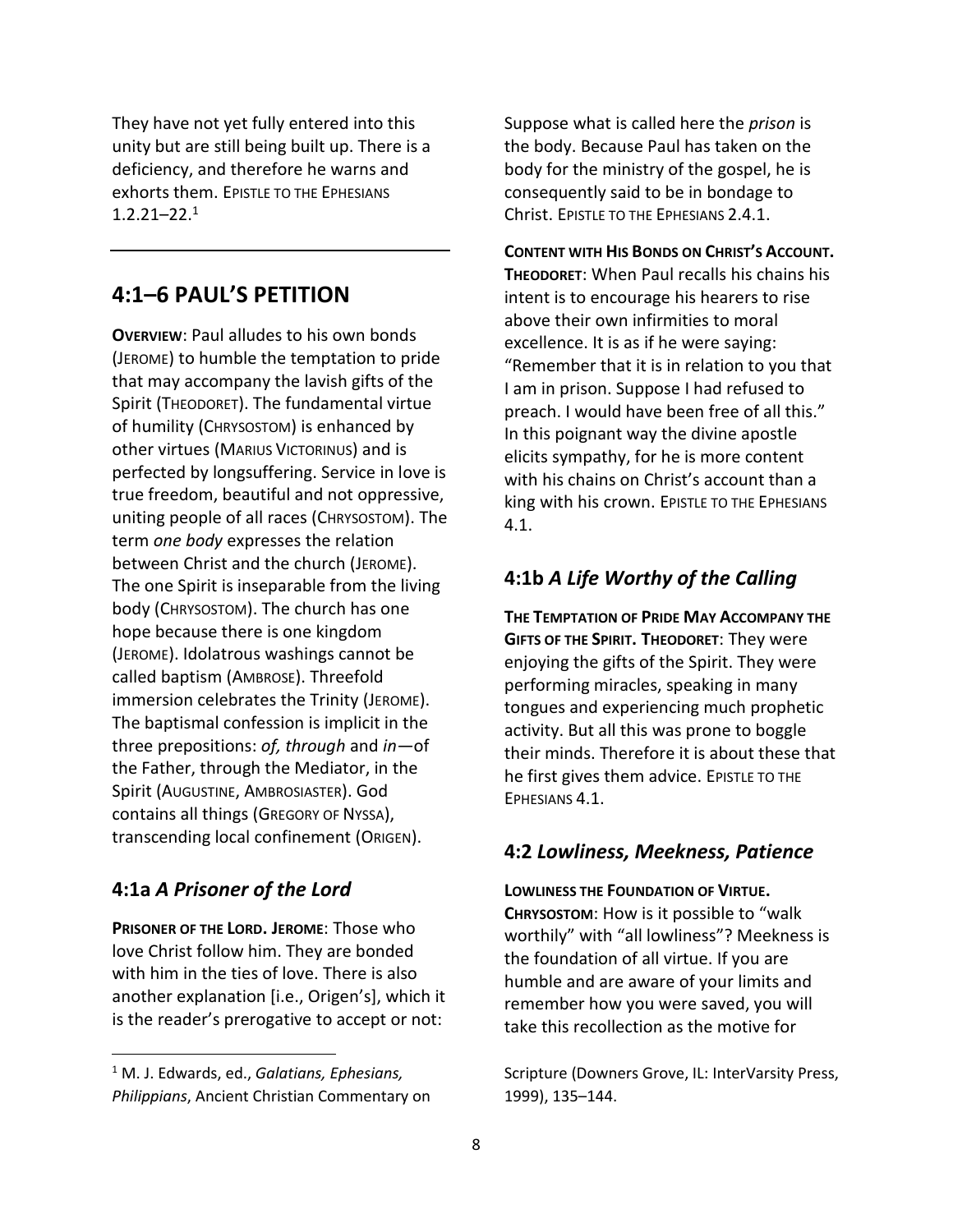every excellent moral behavior. You will not be excessively impressed with either chains or privileges. You will remember that all is of grace and so walk humbly.… "With all lowliness," he says, not in words only or even in deeds but more so in the very manner and tone of your voice. And not meek toward one person and rude toward another but humble toward everyone, whether enemy or friend, great or small. HOMILY ON EPHESIANS 9.4.1–3.

**DISTINGUISHING LOWLINESS, MEEKNESS AND PATIENCE. MARIUS VICTORINUS**: He speaks of several forms of forbearance, each of which prevents them from being carried away or proud. Lowliness is first, then meekness. Lowliness consists in having a humble mind. Meekness is a curb on pride and cruelty. Patience consists in bearing any adverse circumstance that may befall them. With lowliness and meekness they learn not to be afraid to suffer. With patience they learn how to respond if they must suffer. EPISTLE TO THE EPHESIANS 1.4.2–4.

**FORBEAR ONE ANOTHER. JEROME**: Anyone who understands what it is "forbear one another in love" will understand that this is a precept appropriate to the faithful. It is not indeed saints who have any need to "forbear one another." Rather it is those in the earlier stages of Christian life, who being human are still under the control of some passion. Nor is it strange that this should be said to the Ephesians. Among them there were surely some who still had to bear patiently with others. EPISTLE TO THE EPHESIANS 2.4.2.

## **4:3** *Maintaining the Unity of the Spirit*

**THE UNITY OF THE SPIRIT IN THE BOND OF PEACE. CHRYSOSTOM**: In the body it is the living spirit that holds all members together, even when they are far apart. So it is here. The purpose for which the Spirit was given was to bring into unity all who remain separated by different ethnic and cultural divisions: young and old, rich and poor, women and men. HOMILY ON EPHESIANS 9.4.1–3.

**THIS BOND IS BEAUTIFUL, NOT OPPRESSIVE. CHRYSOSTOM**: Again he uses the metaphor of bonding. We have left it behind, and now it comes running back to us. Beautiful was Paul's bond; beautiful too is this [bond of peace among Christians], and the former arises from the latter. Bind yourselves to your brethren. Those thus bound together in love bear everything with ease.… If now you want to make the bond double, your brother must also be bound together with you. Thus he wants us to be bound together with one another, not only to be at peace, not only to be friends, but to be all one, a single soul. Beautiful is this bond. With this bond we bind ourselves together both to one another and to God. This is not a chain that bruises. It does not cramp the hands. It leaves them free, gives them ample room and greater courage. HOMILY ON EPHESIANS 9.4.1–3.

#### **4:4a** *One Body and One Spirit*

**THE PAST, PRESENT AND FUTURE ONENESS OF THE CHURCH. CHRYSOSTOM**: What is this one body? They are the faithful throughout the world—in the present, in the past and in the future.… The body does exist apart from its enlivening spirit, else it would not be a body. It is a common human metaphor to say of things that are united and have coherence that they are one body. So we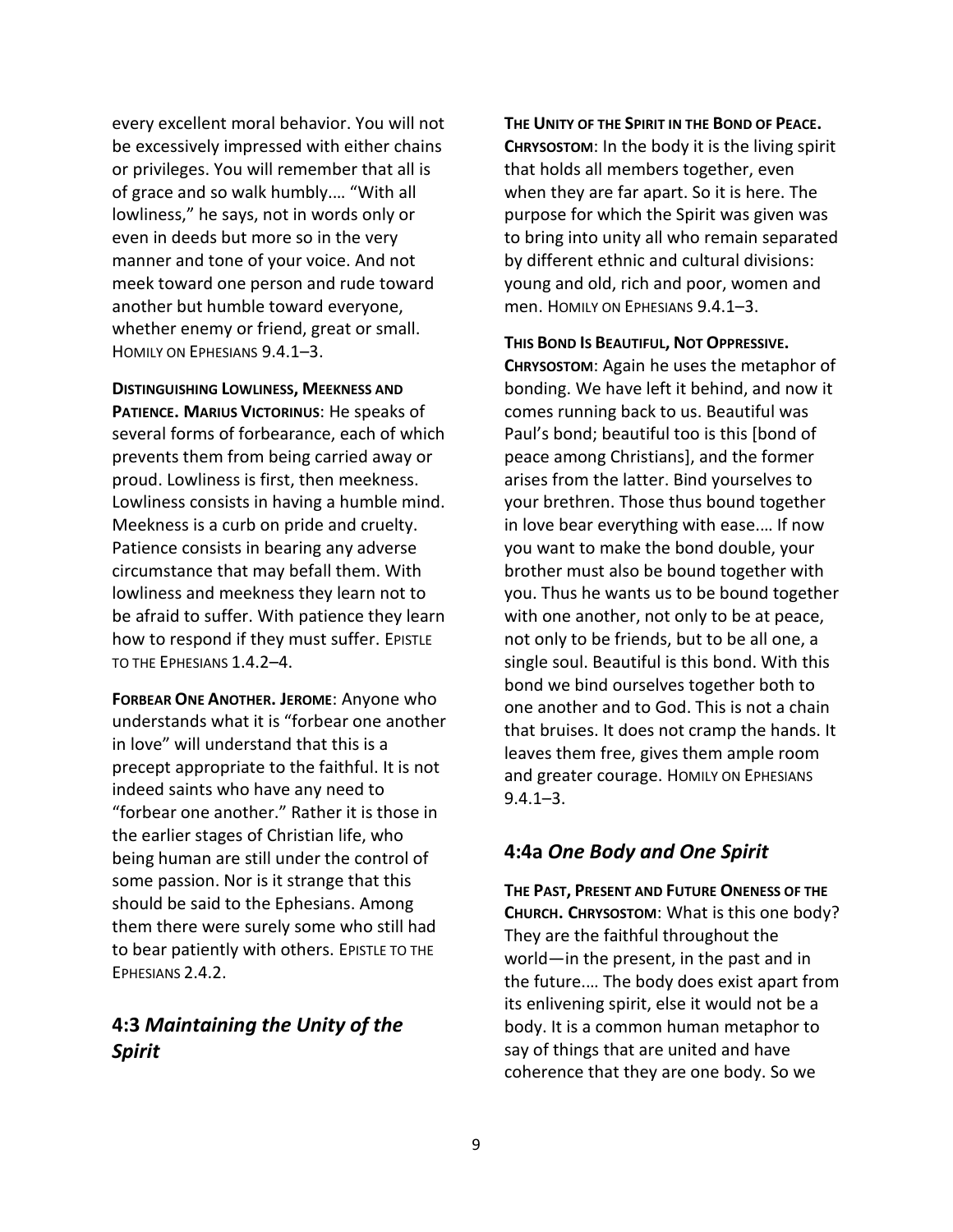too take the term *body* as an expression of unity. HOMILY ON EPHESIANS 10.4.4.

**ONE BODY, ONE SPIRIT. JEROME**: His words *one body and one Spirit* can be taken most simply to mean the one body of Christ, which is the church. Or it could refer to the humanity of the Lord, which he assumed from the Virgin.… Yet indeed the one body can also refer to life and the works that are called in Greek "the practical life." These are distinguished from the oneness of the Spirit in the heart that finds its unity in contemplation. EPISTLE TO THE EPHESIANS 2.4.3–4.

#### **4:4b** *Called to the One Hope*

**THE KINGDOM AND ITS CONSUMMATION. JEROME**: If the Father's house has many mansions, how are we to say that we are called to one hope? One reply is that the one hope of the calling is the kingdom of God. It is as though we were to speak of the one house of God or say that in one house are many mansions. … Or again, this subtler meaning may be implied: at the end and consummation of all things everything is to be restored to its original condition, when we are all made one body and formed anew into a perfect man. EPISTLE TO THE EPHESIANS  $2.4.3 - 4.$ 

## **4:5** *One Lord, One Faith, One Baptism*

**IDOLATROUS WASHINGS ARE NOT BAPTISM. AMBROSE**: There are many kinds of baptism, but "one baptism" is the cry of the apostle. Why? There are so-called baptisms among unbelievers, but they are not baptisms. They are washings but cannot be baptisms. ON THE SACRAMENTS 2.1.2.

**ONE LORD, ONE FAITH, ONE BAPTISM. JEROME**: There is one Lord and one God, because the dominion of Father and Son is a single Godhead. The faith is said to be one because we believe similarly in Father, Son and Holy Spirit. Baptism is one. We are all baptized in the same way in the name of the Father, Son and Holy Spirit. We are immersed three times so that the sacrament of the Trinity may be apparent.… There is one baptism in the Spirit, in water and in fire. EPISTLE TO THE EPHESIANS 2.4.5–6.

## **4:6a** *One God and Father of All*

**WHETHER FATHER OF ALL OR SOME. ORIGEN**: He is "God and Father of all" by being the God but not the Father of some and both God and Father of others. It is as if, picking out ten men of whom five were someone's sons and five his slaves, one said, "this is the lord and father of all ten." EPISTLE TO THE EPHESIANS.

# **4:6b** *God is Above, Through and in All*

**GOD TRANSCENDS LOCAL CONFINEMENT. ORIGEN**: It is impossible to speak of any parts or division in the incorporeal, but he is "in all and through all" … insofar as he is understood as either Wisdom or Word or life or truth, an interpretation which undoubtedly excludes all local confinement. ON FIRST PRINCIPLES 4.4.31.

**A PHYSICAL ANALOGY TO A SPIRITUAL TRUTH. ORIGEN**: Here is a physical analogy to a spiritual truth: We can agree that the sun is "above all" things on earth. But by its rays it might be said at the same time to be "through all." And insofar as the power of its light penetrates everywhere, it could also be said to be "in all." It is in this way, I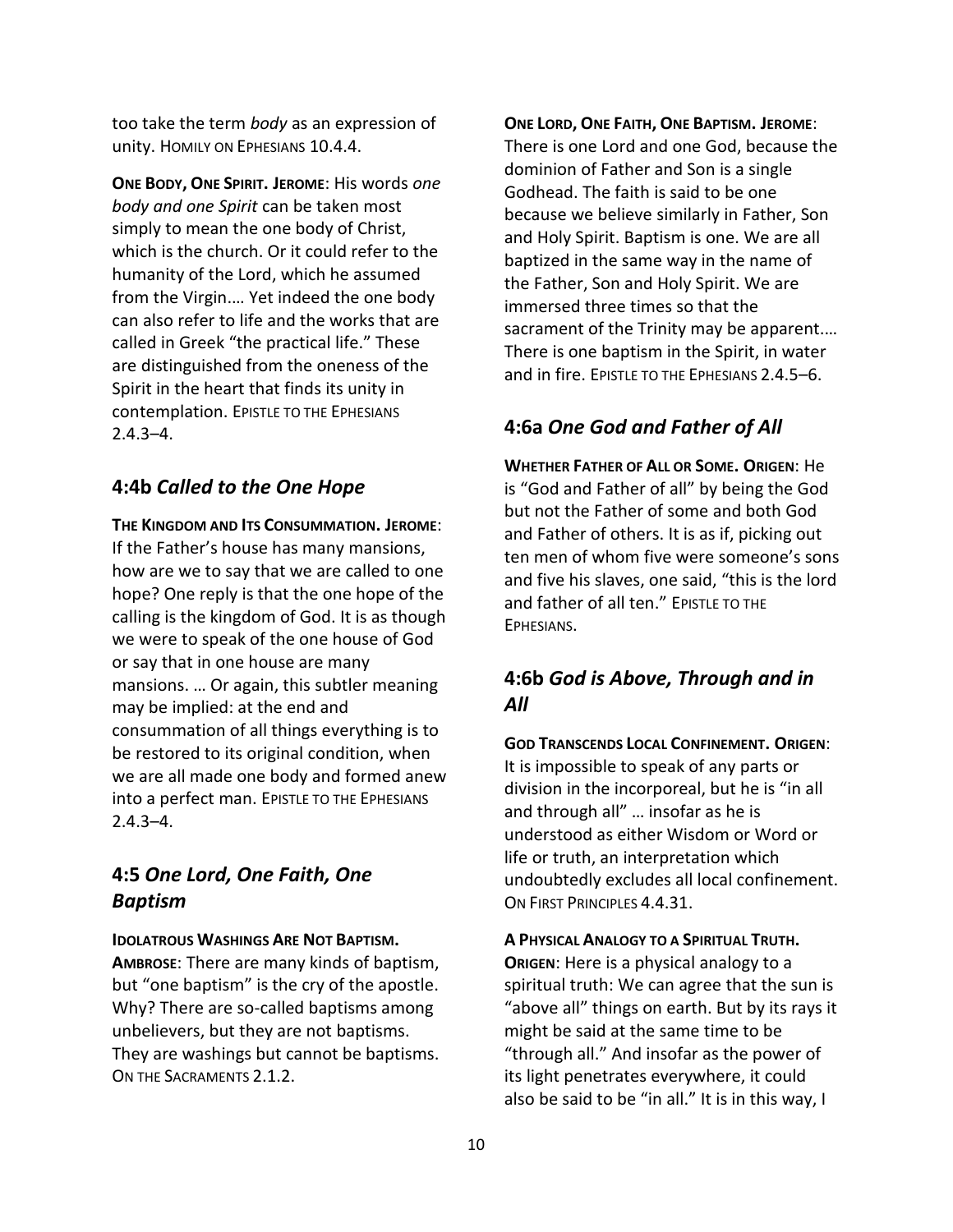think, that God's majesty is denoted by the phrase "above all." God's all-sufficiency is denoted in the words "through all." It also belongs to the power of God to penetrate into all, so that because of his being in all no one is entirely void of him. EPISTLE TO THE EPHESIANS.

**SUCCINCT THEOLOGY. GREGORY OF NYSSA**: One God contains all and guides all as is fitting and is in all. This one saying of Paul suffices by itself to express everything succinctly, when he says that God is "over all and through all and in all." REFUTATION OF EUNOMIUS'S CONFESSION OF FAITH 169.

**IN THE FAITHFUL BY THE SPIRIT. AMBROSIASTER**:

God the Father owes his existence to no one. Hence he is declared to be "over all" and "through all." He is "through all" in the sense that all things come from him. Necessarily he will be "over all" the things that come from him. And God is "in all," that is, dwelling in all the faithful. For he is in us by our confession, because we confess him, and he has given us his own Spirit, through which without doubt he is dwelling in us. He is not in the same sense dwelling in unbelievers who deny that he is the Father of Christ. EPISTLE TO THE EPHESIANS  $4.5.1 - 2.$ 

**FROM THE FATHER, THROUGH THE SON, IN THE SPIRIT. AUGUSTINE**: Those who read very closely recognize the Trinity in this passage. Paul writes of God the Father "who is above all and through all and in all." All things are "from God," who owes his existence to no one. All things are "through him," as though to say through the Mediator. All things are "in him," as though to say in the One who

 $\overline{a}$ 

contains them, that is, reconciles them into ONE. ON FAITH AND THE CREED 19.<sup>2</sup>

#### **5:15–20 ABSTINENCE FROM SIN**

**OVERVIEW**: We must be wise in our dealings with unbelievers (AMBROSIASTER), for the times are not our own. They mostly belong to the wicked (CHRYSOSTOM). We must strive to make all time God's time (JEROME). God wills moderation so that others will respect us (AMBROSIASTER) and flagrant sins will be avoided (CHRYSOSTOM). To be drunk with the Spirit is to be truly sober (AMBROSE). The faithful are called to be filled with the Spirit and to practice the types of singing commended in the Psalter (CHRYSOSTOM, JEROME), using the mind (CHRYSOSTOM) but not neglecting the voice (AMBROSIASTER). Even in adversity Christians can thank God (JEROME) because they know Christ as their Redeemer (AMBROSIASTER).

#### **5:15** *Not as Unwise But as Wise*

**PRUDENCE REQUIRED AMID UNJUST CIVIL AUTHORITY. AMBROSIASTER**: Paul has previously ordained that false and vicious lives be exposed by the servants of God. He now adds a qualifier: they are to be exposed in a careful manner to avoid scandal. The faithful must be prudent in their conduct among the faithless, especially at a time when the faithless hold dominion, trusting in an unholy ruler. If then a Christian encounters a troubler who is turbulent and angry, he should be cautious in his presence so as not to incite him to blaspheme or raise a storm. He will

Scripture (Downers Grove, IL: InterVarsity Press, 1999), 157–161.

<sup>2</sup> M. J. Edwards, ed., *Galatians, Ephesians, Philippians*, Ancient Christian Commentary on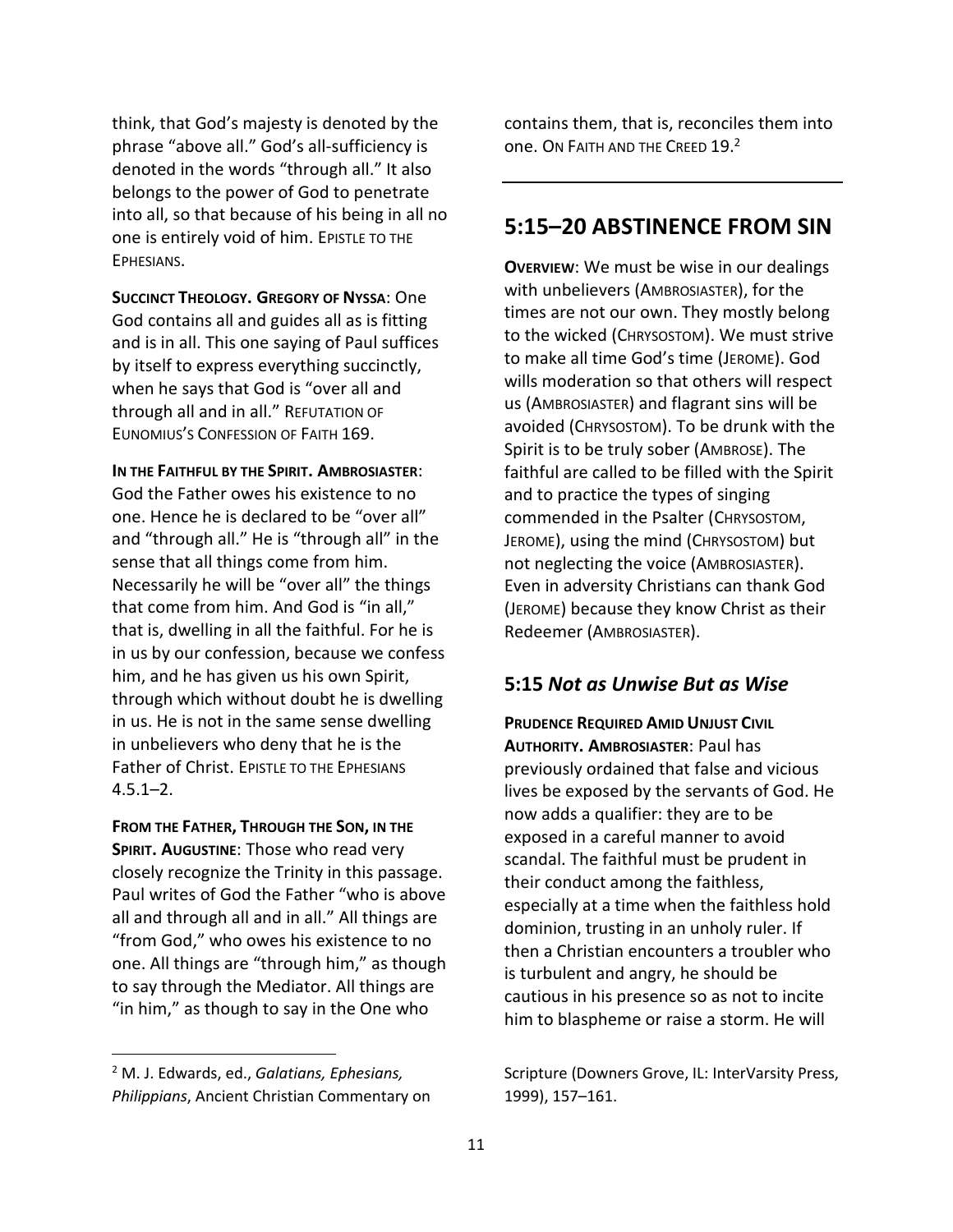utter his words where occasion offers. EPISTLE TO THE EPHESIANS 5.15.1.

#### **5:16** *The Days are Evil*

**REDEEMING THE TIME. CHRYSOSTOM**: His motive for giving this counsel is not to urge them to be more crafty or underhanded. Rather he is saying: "The times do not belong to you. Now you are migrants and expatriates, strangers and foreigners. Do not seek honors. Do not seek glory, authority or retribution. Bear all things. Only by patience will you redeem the time. Pay whatever is required, all that they desire."HOMILY ON EPHESIANS 18.5.15–17.

**GOD'S CREATION OF TIME ITSELF NOT EVIL. CHRYSOSTOM**: When Paul says "the days are evil," he does not mean that they are created evil or that they are by their very nature evil. Rather he says this of the troubling events that occur in time. We are in the habit of saying, "I have had a terrible day." But that does not imply that the day of itself is intrinsically terrible. Rather it refers to what has occurred in the day. Some of the things that occur in it are good, as they are enabled by God. Some are bad, because they are brought about by evil willing. Therefore it is we humans who are the authors of the evils that occur in time. Only on this basis are the times called evil. HOMILY ON EPHESIANS 18.5.15–17.

**AVOID CONSTANT CHANGE. JEROME**: Christ, the Sun of Righteousness, has risen. Rise up from the sleep of the age. Walk cautiously and prudently. Cast off folly. Take hold of wisdom. In this way you will be able to avoid changing yourself constantly as you walk through the vicissitudes of the times. Rather you will find a unity within yourself

even amid the diversity of the times. EPISTLE TO THE EPHESIANS 3.5.16.

#### **5:17** *Understand the Will of the Lord*

**THE WILL OF THE LORD. AMBROSIASTER**: Do what you have to do with moderation. This is the will of the Lord. Do not allow commotion and din or discord with bad feeling to give rise to estrangement. So Paul adds these words to what he has said about his wish that the servants of God should admonish wrongdoing. EPISTLE TO THE EPHESIANS 5.17.

#### **5:18a** *Maintain Sobriety*

**THE DUTY OF SOBRIETY. AMBROSIASTER**: It is good conduct that strikes fear in the wrongdoer. Only one who is sober is prepared to counsel another realistically and with confidence. The person being counseled feels less resentment when he knows how good is the actual conduct of the one who admonishes him. But where there is intoxication there is also debauchery, and debauchery causes base deeds. Therefore it is our duty to be sober, so that the requirements of good conduct may be observed. EPISTLE TO THE EPHESIANS 5.18.

**WINE GIVEN TO GLADDEN, NOT INTOXICATE. CHRYSOSTOM**: Immoderate indulgence makes one rash, passionate, prone to stumbling, anger and severity. Wine was given to gladden us, not for intoxication. HOMILY ON EPHESIANS 19.5.18.

#### **5:18b** *Be Filled with the Spirit*

**SPIRIT-FILLED, NOT WINE-FILLED. AMBROSE**: One drunk with wine sways and stumbles. But one who is filled with the Spirit has solid footing in Christ. This is a fine drunkenness,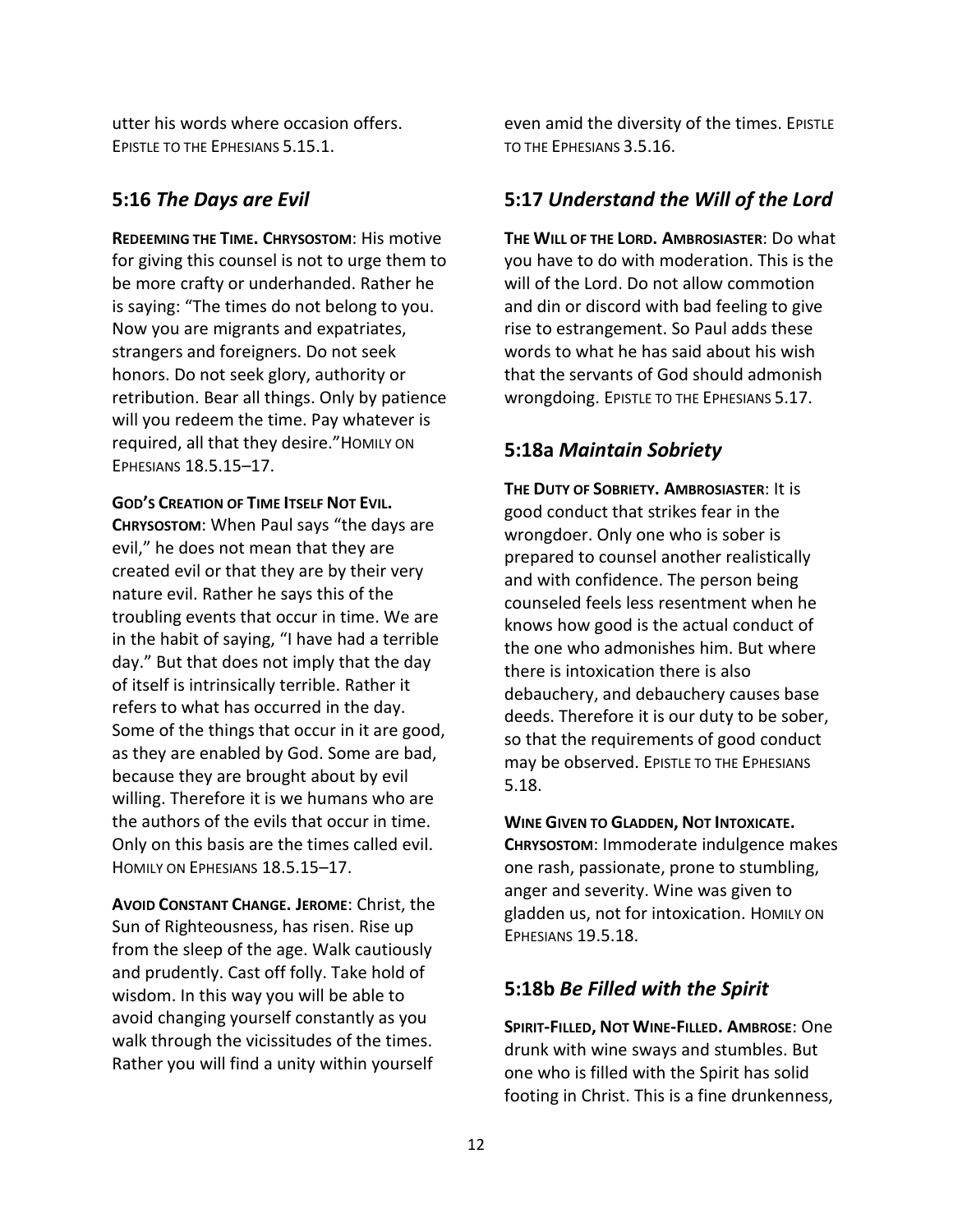which produces even greater sobriety of mind. ON THE SACRAMENTS 5.3.17.

**THE HOLY SPIRIT ENTERS THE HOUSE RIGHTLY SWEPT CLEAN FOR HIM. CHRYSOSTOM**: Be ready for the Spirit's filling. This happens only when we have cleansed our souls of falsehood, anger, bitterness, sexual impurity, uncleanness and covetousness. It happens only when we have become compassionate, meek and forgiving to one another, only when facetiousness is absent, only when we have made ourselves worthy. Only then does the Spirit come to settle within our hearts, only when nothing is there to prevent it. Then he will not only enter but also fill us. HOMILY ON EPHESIANS 19.5.19–21.

## **5:19a** *Sing Psalms, Hymns and Spiritual Songs*

**TO BE FILLED WITH THE SPIRIT, LEARN TO SING PSALMS. CHRYSOSTOM**: Do you wish to be happy? Do you want to know how to spend the day truly blessed? I offer you a drink that is spiritual. This is not a drink for drunkenness that would cut off even meaningful speech. This does not cause us to babble. It does not disturb our vision. Here it is: Learn to sing psalms! Then you will see pleasure indeed. Those who have learned to sing with the psalms are easily filled with the Holy Spirit. But if you sing only the devil's songs you will soon find yourself filled with an unclean spirit. HOMILY ON EPHESIANS 19.5.19–21.

**PSALMS, HYMNS AND SPIRITUAL SONGS. JEROME**: Our hymns declare the strength and majesty of God. They express gratitude for his benefits and his deeds. Our psalms convey this gratitude also, since the word *Alleluia* is either prefaced or appended to

them. Our psalms properly belong to the domain of ethics, teaching us what is to be done and avoided. The domain of the psalms is the body as an instrument of grace. But the domain of the spiritual canticles is the mind. As we sing spiritual canticles we hear discourses on things above, on the harmony of the world, on the subtly ordered concord of all creatures. These spiritual songs help us express our meaning more plainly for the sake of simple folk. It is more with the mind than with the voice that we sing, offer psalms and praise God. EPISTLE TO THE EPHESIANS 3.5.19.

## **5:19b** *Make Melody to the Lord*

**SING WITH HEARTS ENGAGED. CHRYSOSTOM**: "Making melody to the Lord" means paying attention while you are singing. It means not letting your mind drift. Those who in singing do not offer this deep attention to God are merely mouthing psalms, uttering words, while their hearts are preoccupied elsewhere. HOMILY ON EPHESIANS 19.5.19–21.

**SINGING FROM THE HEART. AMBROSIASTER**: If we are living well, we are always being filled with the Holy Spirit so as to confess and extol the gift of God. The Holy Spirit loves this way of life. This is especially expressed in songs, that praise may be sung to God by every tongue. If the Spirit is dwelling within someone, he is always meditating on the Spirit. It is not only his lips that burst forth but his heart. EPISTLE TO THE EPHESIANS 5.19.

## **5:20** *Give Thanks in All Things*

**WHAT IT MEANS TO GIVE THANKS IN CHRIST'S NAME. AMBROSIASTER**: We are told to give thanks to God for all his gifts. For God has stooped low to adopt us through Christ his own Son, through whom we know God. We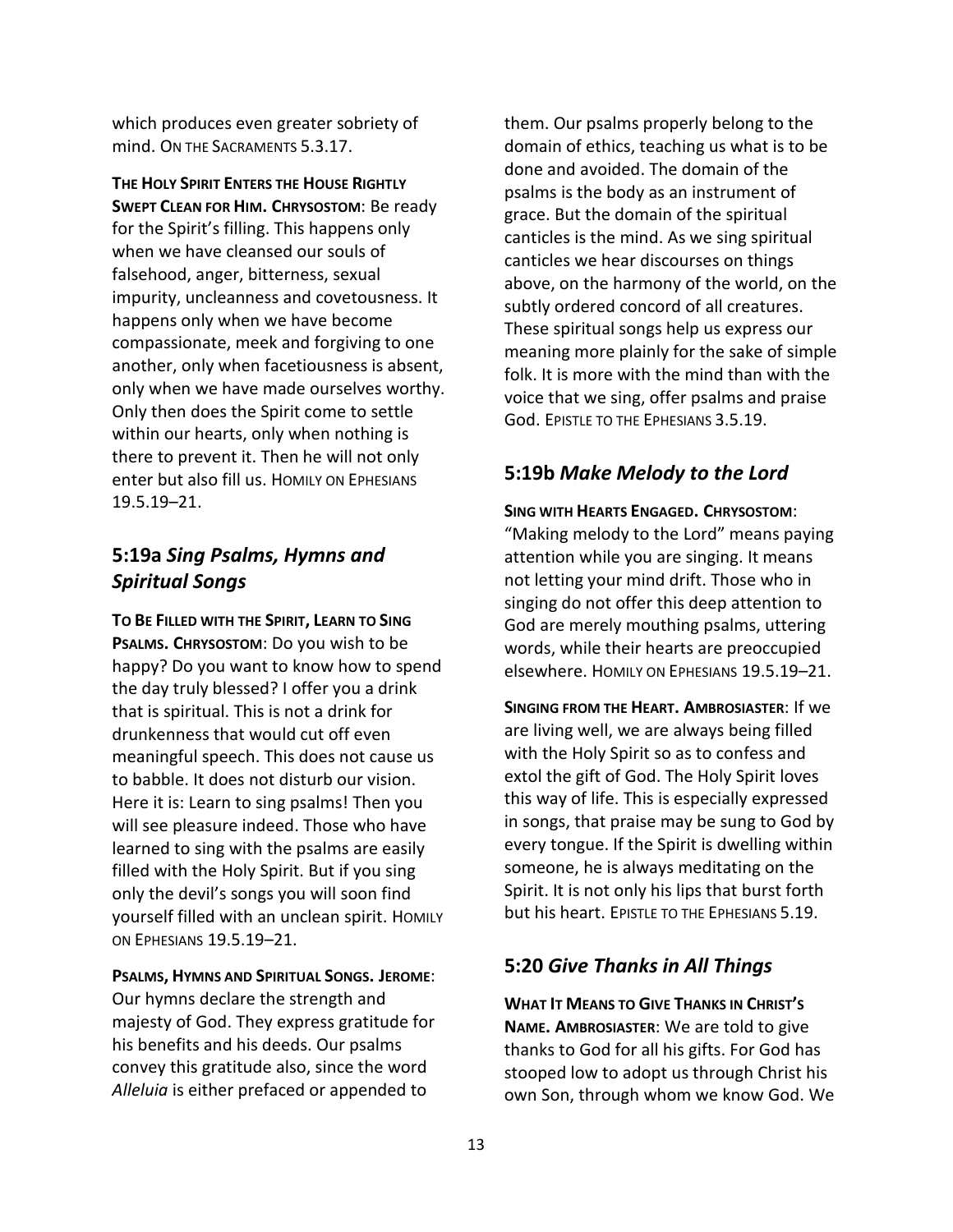have learned that God, being Spirit, is to be adored in the Spirit. So we submit ourselves to one another out of reverence for Christ, who commanded us to pursue humility. EPISTLE TO THE EPHESIANS 5.21.

**EXTOL GOD ALWAYS AND IN EVERYTHING. JEROME**: Paul now calls us to "give thanks always and in everything." This is to be understood in a double sense, both in adversity and in good times.… In this way the mind rejoices and bursts out in gratitude to God, not only for what we think good but for what troubles us and happens against our will.… It is obvious that generally we are called to give thanks to God for the sun that rises, for the day that goes by and for the night that brings rest … for the rains that come, for the earth that brings forth fruit and for the elements in their course.… Finally, we are thankful that we are born, that we have being, that our wants are sufficiently taken care of in the world, as if we lived in the house of an extremely powerful family patriarch, knowing that whatever is in the world has been created on our account. In this way we give thanks when we are grateful for the benefits that come to us from God. All these things, however, the heathen also does, and the Jew and the publican and the Gentile. But the second sense of giving thanks is seen in the special gift of Christians to give thanks to God even in seeming adversity.… Those who are saintly in their own eyes are prone to give thanks to God because they have been released from dangers and afflictions. But according to the apostle the greater virtue is to give thanks to God precisely amid those very dangers and afflictions. EPISTLE TO THE EPHESIANS 3.5.20.

# **5:21–27 HUSBANDS AND WIVES** [INCOMPLETE SECTION]

**OVERVIEW**: True marriages are in Christ (JEROME). They bring relationships into social harmony (CHRYSOSTOM). Marriage partners are to be acquiescent to each other as if to the Lord. Meekness characterizes the whole of the Christian life (JEROME), excepting the case in which one is given an unjust command. The simile of the body endears wives to husbands and husbands to wives (THEODORET). It astutely defines the church's relation to Christ (JEROME). The analogy between Christ and the church has limitations, however, since husband and wife are of the same nature (AMBROSIASTER). Much is asked of husband, even more than is asked of the wife—readiness to die for the other (THEODORET, CHRYSOSTOM). Christianity, like marriage, is exclusive in its bonds. There is only one church that Christ loves, not two (CYPRIAN). Husband and wife are cleansed by the same bath of regeneration in baptism and ongoing repentance (AUGUSTINE). As the bride is made holy in faithful baptism (MARIUS VICTORINUS), so does Christ adorn the church (CHRYSOSTOM). So it is said that one spouse washes and cleanses another spouse through water by the Word (MARIUS VICTORINUS). Each looks for inward rather than outward beauty in the other (CHRYSOSTOM).

#### **5:21** *Subject to One Another*

**CHRISTIAN LEADERS VIEW THEMSELVES AS SERVANTS. JEROME**: Let bishops hear this, let priests hear, let every rank of learning get this clear: In the church, leaders are servants. Let them imitate the apostle.… The difference between secular rulers and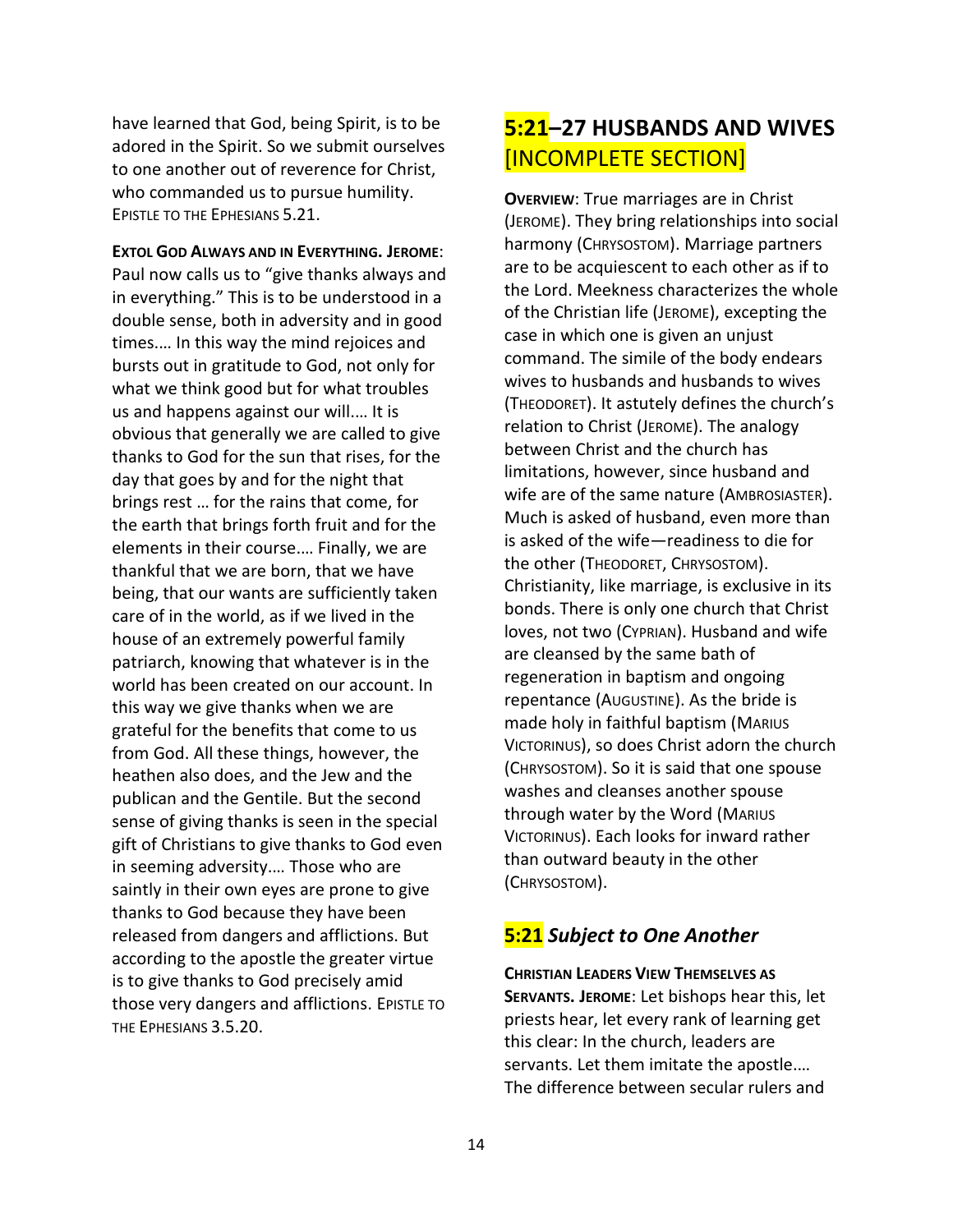Christian leaders is that the former love to boss their subordinates whereas the latter serve them. We are that much greater if we are considered least of all. EPISTLE TO THE EPHESIANS 3.5.21.

**SUBMISSIVENESS EXCEPT TO UNLAWFUL COMMANDS. THEODORET**: We must not be submissive to those who command us to act unlawfully. But to those who call us to live with piety, we must be subject to one another. Having laid down this general law of obedience, Paul next advises the Ephesians in detail on their duties to another. Epistle to the Ephesians  $5.21.^3$ 

## **6:10–17 THE ARMOR OF GOD**

**OVERVIEW**: The faithful must arm themselves with Christ, trusting in God's inconceivable might (CHRYSOSTOM, JEROME) to defend themselves against the subtle stratagem of evil powers (THEODORET, CHRYSOSTOM). This is a different kind of warfare, involving an alternative understanding of the cosmos (JEROME). The spirits rule not the natural order but within the wills of fallen humanity (THEODORET), which has fallen disastrously of its own choice (ORIGEN) and now must undertake a battle in the air (JEROME). The Old Testament speaks allegorically of the forthcoming day of battle (ORIGEN, JEROME), which will test our virtues to their limit (AMBROSIASTER). The faithful are girdled about by truth (CHRYSOSTOM). Righteousness, which must always accompany faith (MARIUS VICTORINUS), defends us like a breastplate (JEROME). Our feet must carry abroad the promised gospel (MARIUS VICTORINUS,

 $\overline{a}$ 

THEODORET), which will bring peace both to the nations and to us (CHRYSOSTOM, JEROME). Faith, the chief of virtues (MARIUS VICTORINUS), assures us of God's providence (THEODORET) and thus acts as a shield against temptation (CHRYSOSTOM). Christ, as our helmet, protects our inward affections (JEROME). The Word of God is the sword of the Spirit (MARIUS VICTORINUS), by which we put the devil to flight (THEODORET, CASSIAN).

#### **6:10** *Be Strong in the Lord*

**THE STRENGTH OF HIS MIGHT. ORIGEN**: To be "strong in the Lord" is to be strengthened in word and wisdom and the contemplation of truth. All these qualities are encompassed in the titles applying to Christ. The greatest of these is the strength of his might, which is stronger than all human virtues combined. Moral corruption lacks power in his presence. This one virtue, being strong in the Lord, is inconceivably powerful. Those who are wise in these matters call it the strength of his might. It has some analogy with bodily might but far exceeds it. This strength is beautiful, as a strong body is beautiful. EPISTLE TO THE EPHESIANS.

**THE CLIMAX. CHRYSOSTOM**: This is the rhetoric Paul always employs when he is about to conclude his discourse. Did he not already indicate at the very beginning that every person's house is a bit like a military camp? Now you see he has drawn up every regiment ready for battle. He is ready to arm them and lead them into the struggle. HOMILY ON EPHESIANS 22.6.10.

#### **6:11** *The Whole Armor of God*

Scripture (Downers Grove, IL: InterVarsity Press, 1999), 189–194.

<sup>3</sup> M. J. Edwards, ed., *Galatians, Ephesians, Philippians*, Ancient Christian Commentary on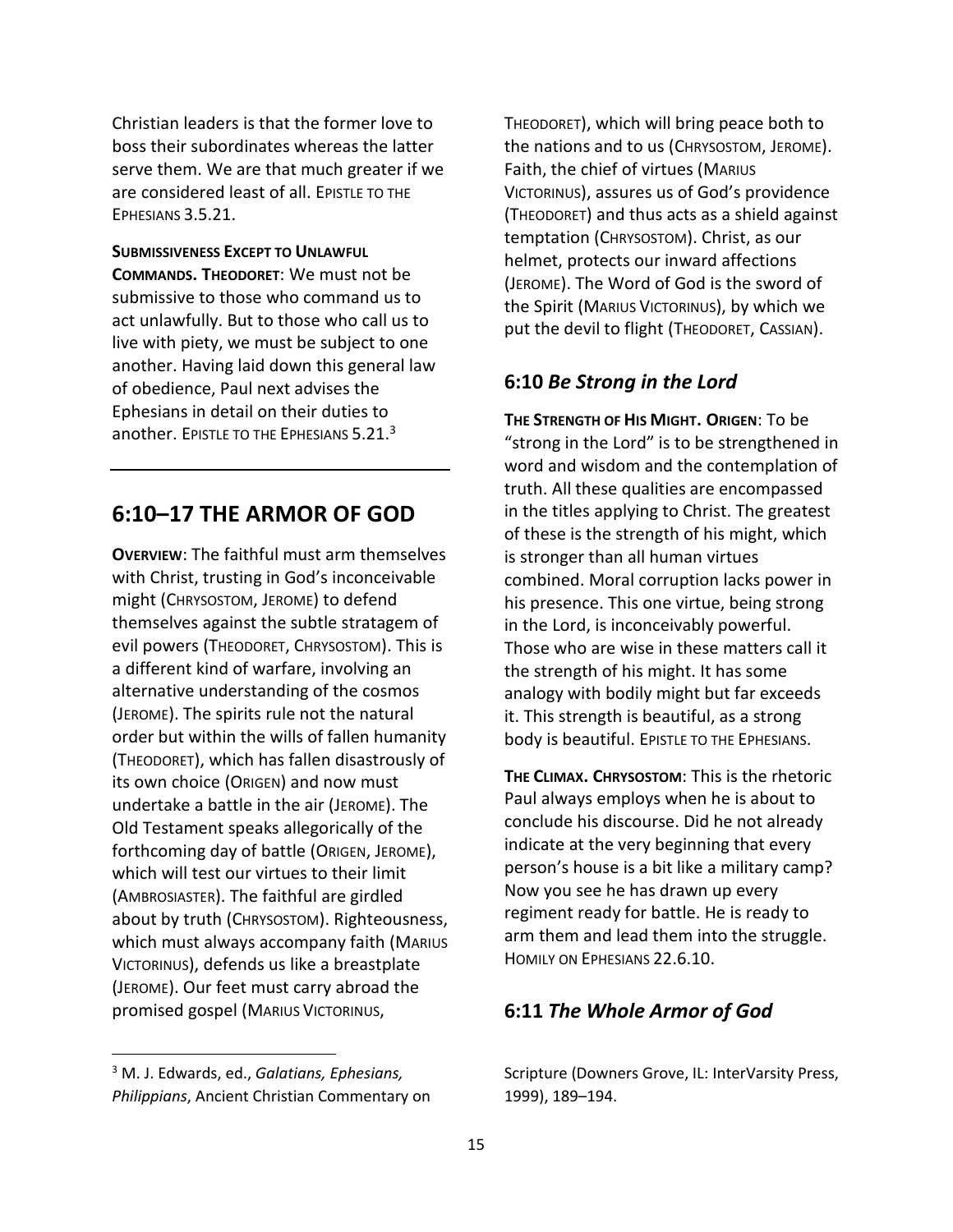**THE DEVIL'S WILES. CHRYSOSTOM**: The enemy does not make war on us straightforwardly or openly but by his *wiles*. What are the devil's *wiles?* They consist in trying to capture us by some shortcut and always by deceit.… The devil never openly lays temptation before us. He does not mention idolatry out loud. But by his stratagems he presents idolatrous choices to us, by persuasive words and by employing clever euphemisms. HOMILY ON EPHESIANS 22.6.11.

**CHRIST HIMSELF AS THE ARMOR OF GOD. JEROME**: From what we read of the Lord our Savior throughout the Scriptures, it is manifestly clear that the whole armor of Christ is the Savior himself. It is he whom we are asked to "put on." It is one and the same thing to say "Put on the whole armor of God" and "Put on the Lord Jesus Christ." Our belt is truth and our breastplate is righteousness. The Savior is also called both "truth" and "righteousness." So no one can doubt that he himself is that very belt and breastplate. On this principle he is also to be understood as the "preparation of the gospel of peace." He himself is the "shield of faith" and the "helmet of salvation." He is the "sword of the Spirit," because he is the Word of God, living and efficacious, the utterance of which is stronger than any helmet and sharp on both sides.<sup>5</sup> EPISTLE TO THE EPHESIANS 3.6.11.

#### **WHO MUST FIGHT IN THIS BATTLE? THEODORET**:

In ordinary battles the generals do not arm women or children or the aged. But our general, Christ the Lord, distributes this royal armory to all alike. He then teaches them the stratagems of the devil. This is what he means by the devil's *wiles*. EPISTLE TO THE EPHESIANS 6.11.

## **6:12a** *Contending Against Principalities*

**IT IS NOT FLESH AND BLOOD THAT DECEIVE. JEROME**: The battle is not against flesh and blood or ordinary temptations. The scene is the war of flesh against spirit. We are being incited to become entrapped in the works of the flesh. … But this is not merely a physical temptation. It is not merely the inward struggle against flesh and blood as such. Rather Satan has cleverly transformed himself into an angel of light. He is striving to persuade us to regard him as a messenger of goodness. This is how he throws his full might into the struggle. He employs deceptive signs and lying omens. He sets before us every possible ruse of evil. Then, when he has so ensnared us that we trust him, he says to us, "Thus says the Lord." This is not flesh and blood deceiving us. It is not a typical human temptation. It is the work of principalities and powers, the ruler of darkness and spiritual wickedness. EPISTLE TO THE EPHESIANS 3.6.11.

## **6:12b** *Against Powers and Rulers of This Present Darkness*

**PAUL'S UNIQUE TERM: WORLD RULERS OF THIS PRESENT DARKNESS. JEROME**: We have elsewhere read the expression *world rulers* nowhere in the Old or the New Testament—only here. Paul the apostle employs this name because it was necessary for him, in addressing the Ephesians, to apply new terms to new and invisible subjects. EPISTLE TO THE EPHESIANS 3.6.11.

#### **THE AUTHORITY OF THE WORLD RULERS.**

**THEODORET**: Paul calls them *world rulers* not because they have received authority to rule from God but because they have made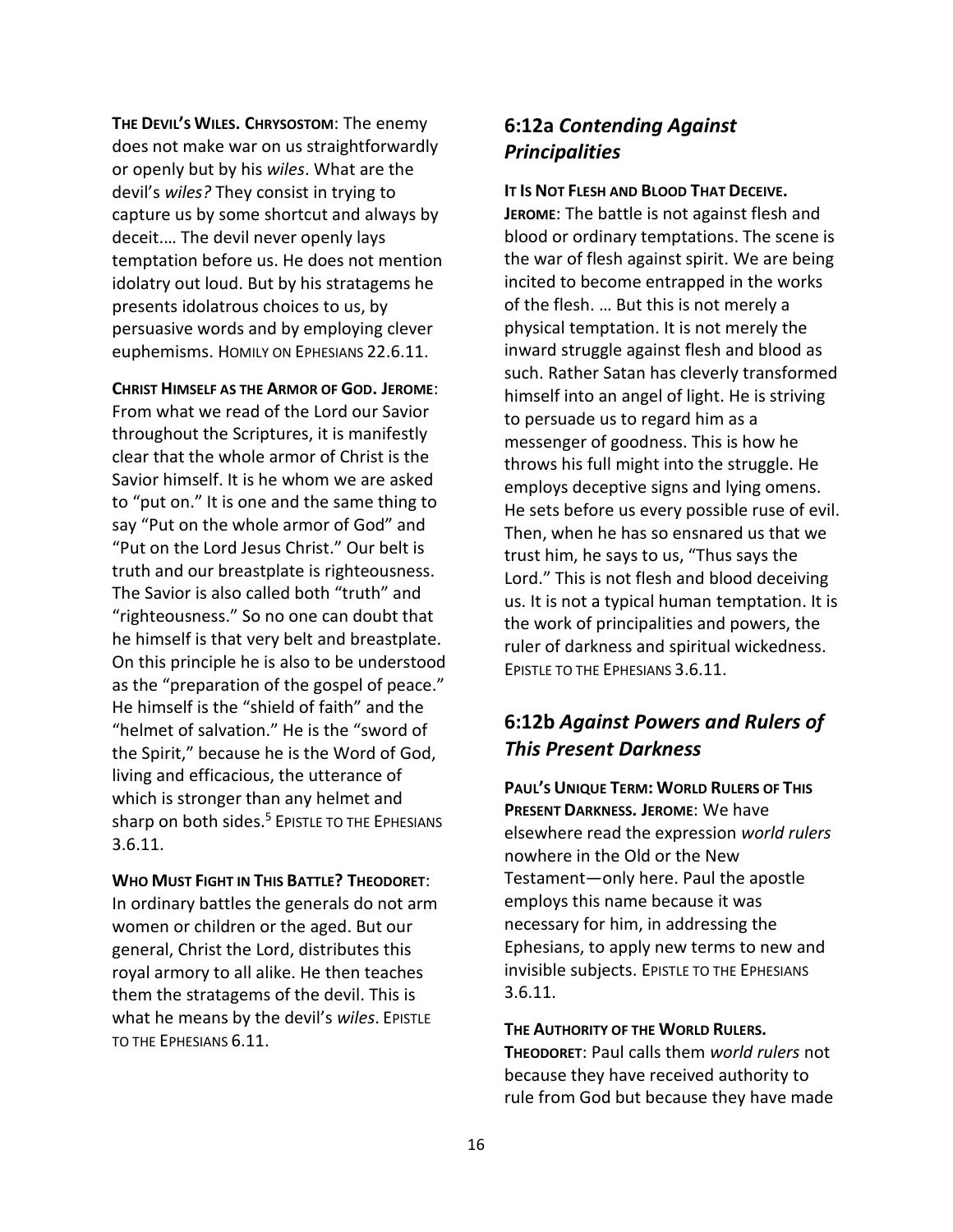captive loose-living people as their willing slaves. The holy apostle has imitated the best sort of general. Wishing to drive out the unfit from his army, the astute general describes to them the exceptional courage of the enemy. EPISTLE TO THE EPHESIANS 6.12.

## **6:12c** *Spiritual Hosts of Wickedness in Heavenly Places*

**HOSTS OF WICKEDNESS. ORIGEN**: From what ancient Scripture is Paul drawing when he speaks of "the spiritual hosts of wickedness in the heavenly places?" My conjecture is that it comes out of the narratives written in Israel about wars and particular combats, like those of David and Goliath, and about the battles of the children of Israel against their enemies.… In each of these narratives there is some implication of the vanquishing and overcoming of demonic spiritual powers. EPISTLE TO THE EPHESIANS.

**INIQUITY IN HIGH PLACES. ORIGEN**: Some spiritual creatures have sinned in heaven. It is against these that we now struggle, "against the spirits of iniquity in high places." They first sinned in heaven. Now they are doing it again on earth. PALESTINIAN CATENA ON PSALM 118.119.

**WHETHER DEMONS COULD RESIDE IN THE SAME HEAVEN WITH GOD. JEROME**: "Hosts of wickedness in heavenly places?" This does not mean that demons dwell in heaven but that the air above has received this name, as birds who fly through the air are called "fowls of heaven." … It is indeed impious to suppose that the spirits of wickedness in the heavens occupy the same heaven of which God says, "It is my throne."<sup>15</sup> EPISTLE TO THE EPHESIANS 3.6.11.

**6:13** *Being Able to Stand*

**WHAT IS MEANT BY "THE EVIL DAY."JEROME**: The "evil day" may arguably signify the present time.… But the better interpretation is that "to stand in the evil day" is a reference to the final consummation and judgment. Then the devil, our enemy and our adversary, will struggle to keep us in his clutches. Who will be freed from him? One who understands what is said of the poor and needy: "the Lord will deliver him in the evil day." … Still another interpretation, however, expounds this more simply: The Ephesians are now being encouraged to prepare for future temptations and persecutions. Paul the apostle in his prophetic spirit saw them as coming at a later time. They are being counseled to do anything they can that might enable them to stand in the faith of the gospel and not to lapse under persecution. EPISTLE TO THE EPHESIANS 3.6.13.

**THE WHOLE ARMOR OF GOD. AMBROSIASTER**: We are waging war against the fiercest of enemies. He is skilled in every deceit. We must therefore keep on the lookout, with all circumspection and care, that wherever they test our resistance they will find us protected and ready.… Against earthly foes the body must be strengthened with food and the mind aroused by drink to become bold enough to fight back. So against the spiritual weapons of iniquity we must fight spiritually. But our weapons must be sobriety and abstinence, that, having been imbued with the Holy Spirit, we may vanquish the unclean, warring spirits. EPISTLE TO THE EPHESIANS 6.17.1–2.

# **6:14a** *Girding One's Loins with Truth*

**WHY BEGIN WITH THE GIRDLE? CHRYSOSTOM**: The first art in tactics is to know how to stand firmly. From this firmness all else follows.…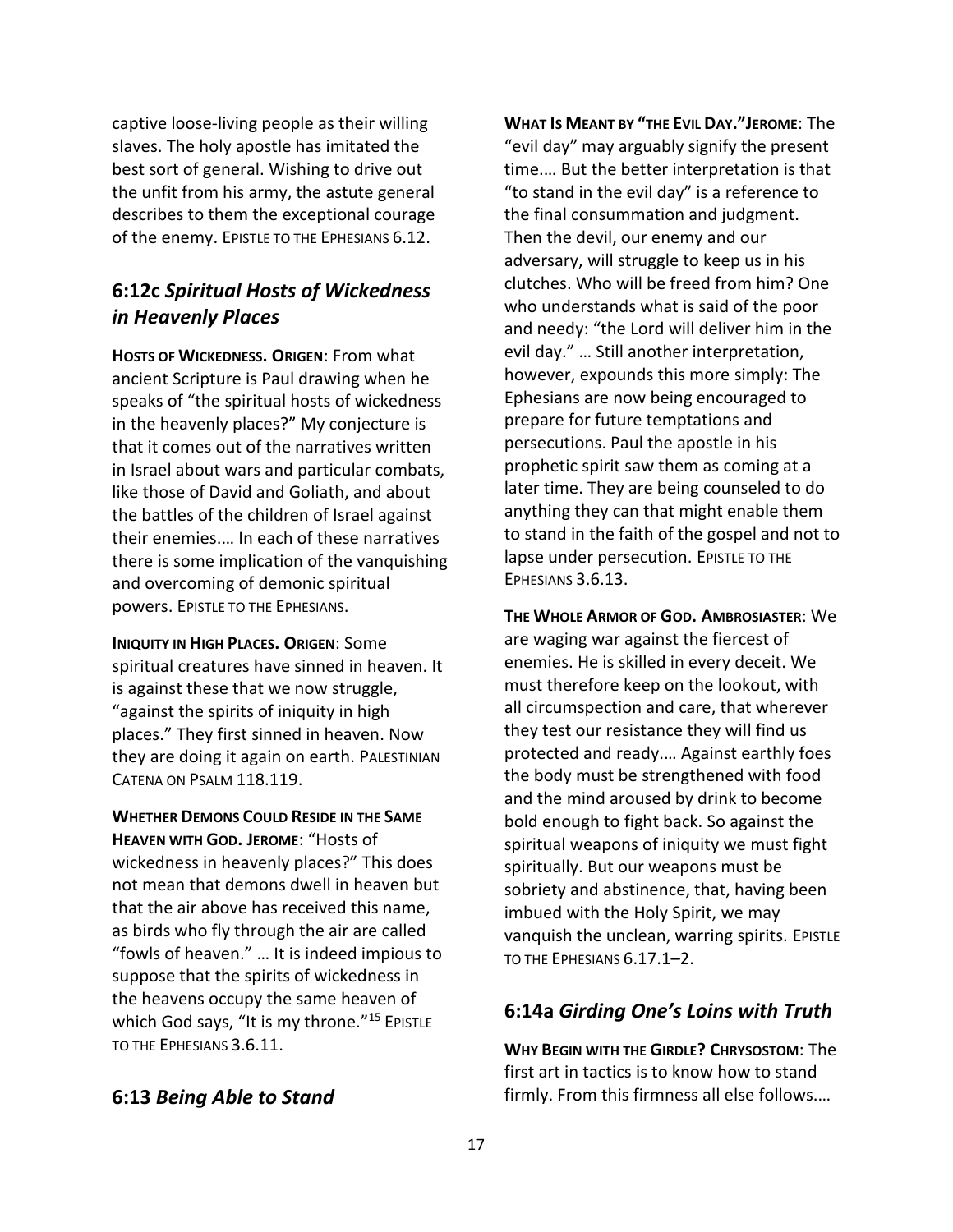He is not speaking here of a literal girdle. He is setting in contrast, by this metaphor, the soldier who is slack and dissipated in his appetites, who lets his thoughts creep on the ground.… He speaks here of the loins. Just like the keel of a ship the loins are the central balancing support of our whole body. They are a kind of foundation. All is built up from them.… The girdle is used in combat to bind and hold together this foundation of ours. That is why we are also girdled when we run. It secures the strength within us. HOMILY ON EPHESIANS 23.6.14.

## **6:14b** *Putting on the Breastplate of Righteousness*

**RIGHTEOUSNESS LIVES BY FAITH. MARIUS** 

**VICTORINUS**: Faith lives in righteousness. Faith remains the fountain of all the virtues, as Paul has often stated. Righteousness is not as strong as faith because "righteousness lives by faith." But the effect of righteousness is accomplished by faith. So in this battle we must strive toward righteousness. Faith is proven to be true faith when we live righteously. Then faith is seen to be useful to us, as the righteousness that accompanies faith is useful. EPISTLE TO THE EPHESIANS 2.6.13–14.

**WHY IS IT CALLED A** *BREASTPLATE***?. JEROME**: One who has put on a sturdy breastplate is difficult to wound. Especially well-protected are those essential parts of the body upon which life depends. So put on the breastplate. Strap it together by iron rings and insert the hooks in their place. One protected by such a breastplate of righteousness will not be like a vulnerable stag that receives the arrow in his liver. He will not lapse into rage or lust. Rather he will be protected, having a clean heart, having God as the fashioner of his

breastplate, since he fashions the whole armor for every one of the saints. EPISTLE TO THE EPHESIANS 3.6.14.

## **6:15** *Shod with the Equipment of the Gospel of Peace*

**AT IS THE SIGNIFICANCE OF** *FEET***?. MARIUS VICTORINUS**: The gospel is to be carried abroad. It is to be preached among the nations. Wherever, then, it is preached, it must be heard. But so that all may hear, one must use one's feet to travel. And so do we travel with haste and urgency. EPISTLE TO THE EPHESIANS 2.6.15.

**HAVING SHOD YOUR FEET WITH THE EQUIPMENT OF THE GOSPEL OF PEACE. JEROME**: It is asked whether he says "the gospel of peace" to distinguish it from another gospel. Or is it rather the distinguishing property of the gospel that it may be called "the gospel of peace?" If anyone therefore has peace, he is shod with the gospel of Christ. With this footwear he is prepared to walk. Being prepared, however, he does well not to imagine himself already perfect. Rather he merely is prepared to press on and by pressing on hopes to arrive at the goal. EPISTLE TO THE EPHESIANS 3.6.15.

**ONLY BY BATTLING THE DEMONIC DO WE RECEIVE PEACE WITH GOD. CHRYSOSTOM**: This war against the demonic puts an end to the previous war against God. As we are making war with the devil, we are making peace with God. Have no fear, beloved, the victory is already won. This is the good news. HOMILY ON EPHESIANS 24.6.14–17.

**HOW LOVELY ARE THE FEET OF THOSE WHO BRING GOOD NEWS. THEODORET**: Your footwear is not put on in order that you may walk about foolishly but to accomplish the course of the gospel. In this way you will receive the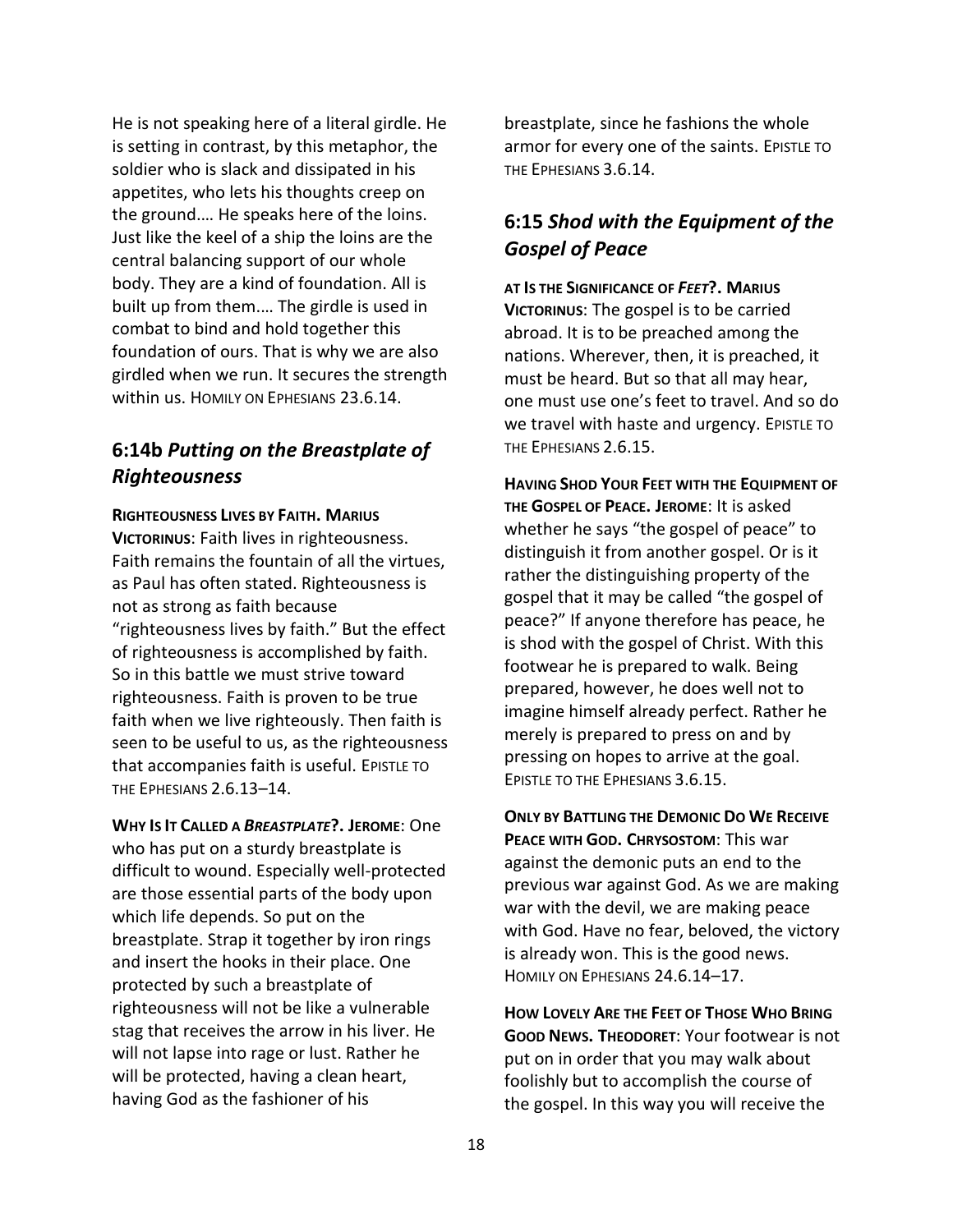prophetic blessing: "How lovely on the mountains are the feet of him who brings  ${\rm good}$  news." Epistle to the Ephesians  $6.15.^{28}$ 

## **6:16** *Taking the Shield of Faith*

**THE CAPITAL VIRTUE. MARIUS VICTORINUS**: He returns to that capital virtue, the shield of faith. It contains all the other virtues and brings them all to fulfillment. Unless we are armed with this shield we will not have the strength to battle courageously and resist all these deadly powers. But with the protection of faith we repel all these blows and whatever attacks come from the whole host of powers. EPISTLE TO THE EPHESIANS 2.6.16.

**THE SHIELD OF FAITH. THEODORET**: In place of a shield you are to have faith. For this shield is the insignia of God's governance. This shield opens up to you the prizes of war, the eulogies of the victors, the crowns of heroes. All this quenches the "fiery darts of the evil one." EPISTLE TO THE EPHESIANS 6.16.

**QUENCHING FIERY DARTS. CHRYSOSTOM**: By "his darts" Paul means both temptations and perverse desires. He calls them fiery because that is the nature of the appetite. Faith is capable of commanding hosts of demons. How much more is faith capable of ordering the passions of the soul? HOMILY ON EPHESIANS 24.6.14–17.

## **6:17a** *Taking the Helmet of Salvation*

**THE HELMET GUARDS THE HEAD. MARIUS VICTORINUS**: It is Christ indeed who is the author of salvation. He is our head. He descended to us and redeemed us by his own mystery. It is he indeed who guards the heads of the faithful. Therefore he is the "helmet of salvation." He is the Word by

which the adverse powers are overcome and taken captive.… Christ, who is the Word of God, was sent to overcome all corruption and wickedness and even death itself. It is in this sense that Paul refers to "the sword of the Spirit, the Word of God." EPISTLE TO THE EPHESIANS 2.6.17.

**THE HELMET OF SALVATION. JEROME**: Because of this helmet of salvation all the senses in our head remain intact. It especially protects the eyes. Solomon in Ecclesiastes notes that "the eyes of the wise are in the head." Paul understood the importance of headship. He knew why the eyes are located in the head. If Christ is the head of a person of faith and "the eyes of the wise are in the head," it follows that all our senses, mind, thought, speech and counsel (if, that is, we are wise) are in Christ. EPISTLE TO THE EPHESIANS 3.6.17.

## **6:17b** *Taking the Sword of the Spirit*

**THE SWORD OF THE SPIRIT. JOHN CASSIAN**: This is the sword that for our health spills the noxious blood that animates the matter of our sins, cutting out and excising whatever it finds in our soul that is carnal or earthly and, once it has made us dead to vices, causing us to live to God and flourish in spiritual virtues. CONFERENCES 20.8.11.

**THE WORD OF GOD IN US. THEODORET**: By "the sword of the Spirit" he means the activity of the Spirit. This is the *Word of God*. This means that just as God fashioned all by the Word, so the most Holy Spirit effects all that has to do with our salvation. With this sword the spiritual person rebukes the devil, and the devil flees. EPISTLE TO THE EPHESIANS 6.17. 37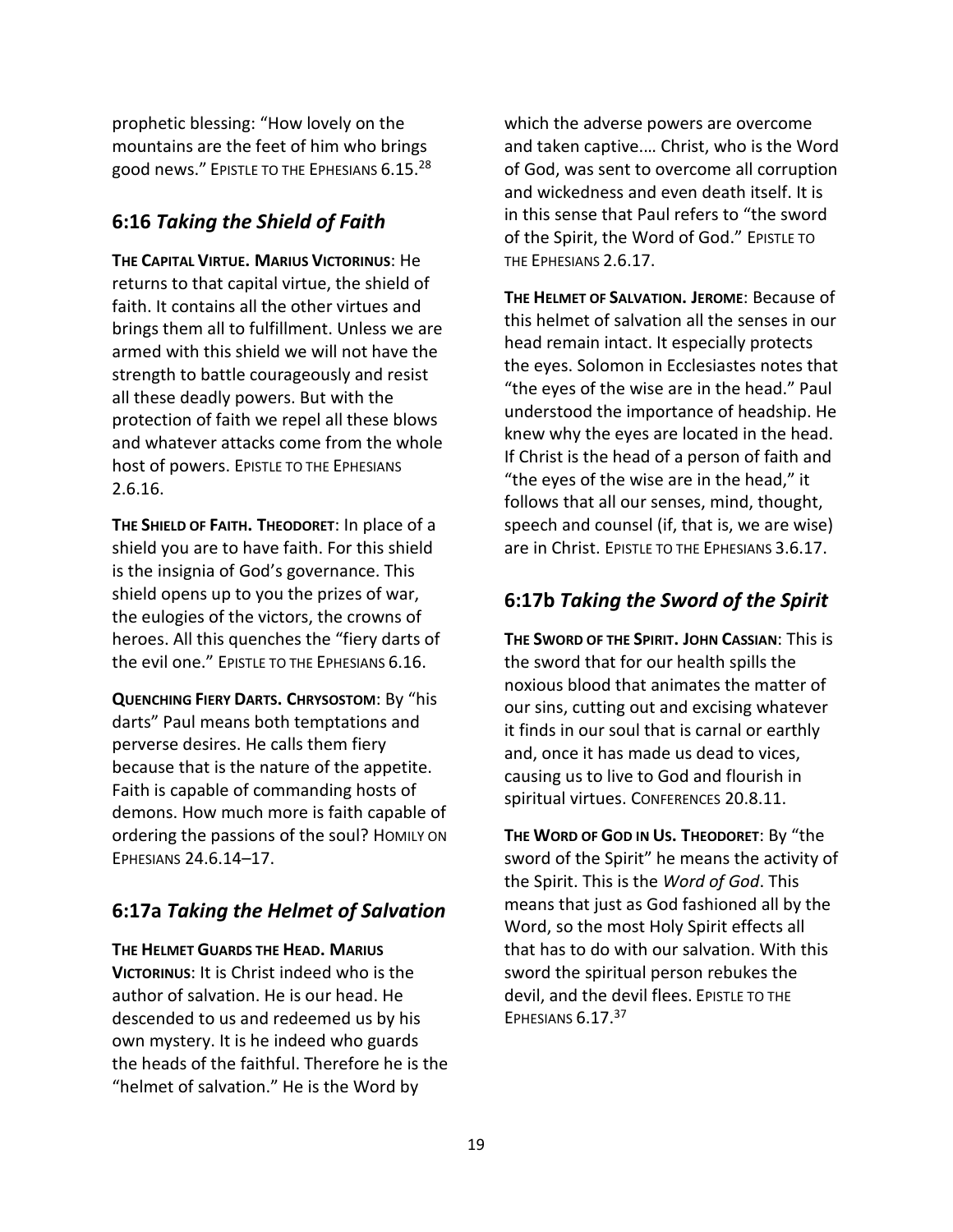# **6:18[-20]–24 PRAYERS FOR PAUL AND THE SAINTS** [INCOMPLETE]

**OVERVIEW**: We are at war (THEODORET). We call for the king himself to attend the battle (CHRYSOSTOM). We enter the battle with fervent prayer (MARIUS VICTORINUS) that issues from a pure conscience (AMBROSIASTER). All pray for all. Let the inner man pray in the spirit, whether he prays aloud or not (MARIUS VICTORINUS). Paul asks the Ephesians to pray for him that he may have both insight and boldness (AMBROSIASTER). Though he has a new revelation to preach (JEROME), he is suffering novel indignities (AMBROSIASTER) and therefore needs encouragement (MARIUS VICTORINUS). The commendation of Tychicus will endear him to the Ephesians (AMBROSIASTER, JEROME). It illustrates Paul's humility and solicitude. Hoping to quell the discords of the Ephesians (MARIUS VICTORINUS), Paul prays for the peace that comes with faith and love (AMBROSIASTER, JEROME). He blesses those who have true love for Christ (THEODORET), warning them against unseemly associations (CHRYSOSTOM) and promising them an eternal reward (MARIUS VICTORINUS).

#### **6:18a** *Pray at All Times*

**THE INNER MAN IS PRAYING IN SPIRIT EVEN WHEN NOT PRAYING ALOUD. MARIUS VICTORINUS**: This means that we should not say or utter particular words or recite them in our prayers as though they were premeditated or written down. We are to pray "in the spirit" and "at all times." Let your deep affections enter into your praying. The inner spirit, that is, the inner man, is making his prayer with intense desire. He is praying all

the time, so that even when he is not praying aloud he is still praying in the spirit. EPISTLE TO THE EPHESIANS 2.6.18.

**DISTINGUISHING PRAYER AND PETITION. MARIUS VICTORINUS**: When he says "through every prayer and petition," I think he has this distinction in mind: It is a prayer when we speak the praises of God and recount his great works and when we give thanks and worship him. It is a petition when we pray to God either to pardon our sins or to offer his grace to us. EPISTLE TO THE EPHESIANS 2.6.18.

#### **WITH A CLEAN CONSCIENCE. AMBROSIASTER**:

Insofar as our conduct is right we are rightly prepared for the Holy Spirit to abide in us. Hence we are more ready to obtain what we request. This therefore is what it means to pray in the Spirit at all times. We are directing our prayer to God with a clean conscience and sincere faith. One who prays with a polluted mind prays only in the flesh, not in the spirit. EPISTLE TO THE EPHESIANS 6.20.1.

**CALLING UPON THE KING. CHRYSOSTOM**: See how clever this blessed author is. He has armed them with the utmost protection. So now what remains? Only to call on the king and urge him to extend his hand. HOMILY ON EPHESIANS 24.6.18–20.

## **6:18b** *Making Supplication for the Saints*

**WITH ALL PERSEVERANCE. MARIUS VICTORINUS**: Some might think that the phrase *at all times* means only the daytime. But, so that he could amplify the force of "at all times," what does he say? "With all perseverance." This calls us to a certain persistent disposition of the mind. We do not pray as if we were asleep. This is what some sound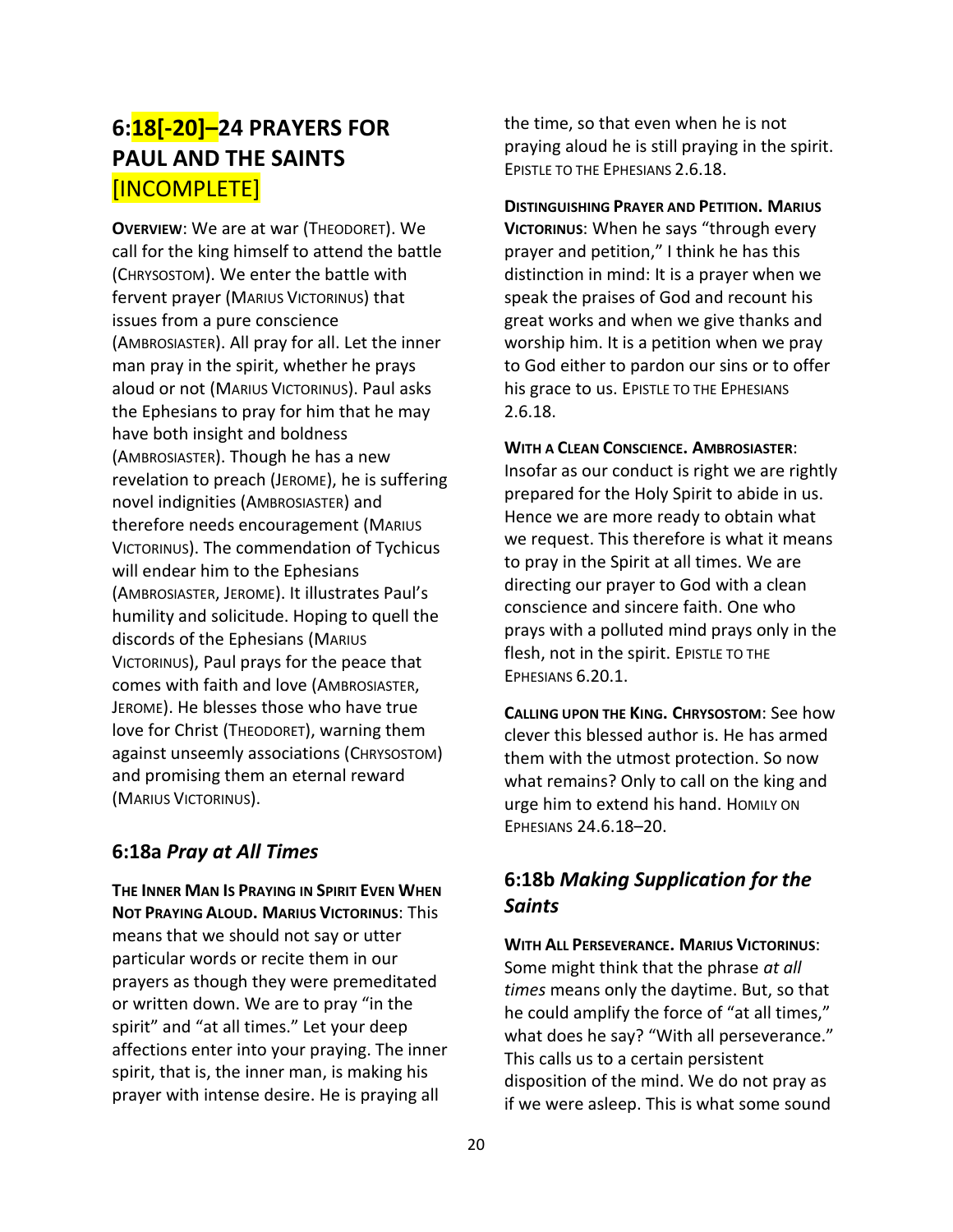like who pray by reciting or reading familiar phrases or uttering them routinely from memory. EPISTLE TO THE EPHESIANS 2.6.18.

**SUPPLICATION FOR ALL THE SAINTS. MARIUS VICTORINUS**: The saints themselves, with the bishops and apostles and elders, are called to pray on behalf of the faithful and the catechumens and all the other members of the body. It is typical of Paul to make mention of the whole people of God in prayer. He also calls upon the whole people of God to pray on behalf of their leaders, bishops and saints, and then he adds: "Pray for me too." EPISTLE TO THE EPHESIANS 2.6.18– 19.

**KEEP ALERT. THEODORET**: Those who have wars continually pressing on them do not even sleep. Therefore the holy apostle tells them under conditions of battle to keep awake and pray constantly, not giving in to the pains of the body but to bear them with the utmost fortitude. EPISTLE TO THE EPHESIANS 6.18.

#### **6:19a** *Praying for Paul*

**THOSE WHOM HE ADMONISHED HE NOW ASKS FOR PRAYERS. MARIUS VICTORINUS**: Isn't this wonderful? From those whom he himself has just now admonished, those whom he has instructed, to whom he has preached the gospel, he now asks for help. He is asking them for their prayers. He goes on to explain what he is asking them to pray for: "that utterance may be given to me." His prayer is definite and specific, that a particular profit may accrue. EPISTLE TO THE EPHESIANS 2.6.18–19.

**HE REQUESTS PRAYER FOR FULL AND BOLD UTTERANCE. AMBROSIASTER**: He exhorts them to pray for him in two ways: first that his thoughts may be filled by the Spirit for the full declaration of the mystery, and second that he may be given a faculty of bold utterance in proclaiming it. EPISTLE TO THE EPHESIANS 6.20.2.

## **6:19b** *Boldly Proclaiming the Mysteries of the Gospel*

**ONLY WITH PURITY OF HEART IS THE MOUTH OPENED BOLDLY. ORIGEN**: Boldness of speech is a possibility only and always for those who have a heart that does not condemn them … and therefore the one who boldly makes known the mysteries is rare, because those who have boldness before God are rare. EPISTLE TO THE EPHESIANS.

**LET THE TREASURIES BE OPENED. JEROME**: This is to be understood as if he said, "Let the treasuries be opened. Let the promises hidden from ages be revealed. Let the Spirit enter to bring forth those things that have been concealed." That this is indeed the meaning of this passage … is clarified by what follows: "in confidence," he says, "to make known the mystery of the gospel." EPISTLE TO THE EPHESIANS 3.6.20.

#### **6:20a** *An Ambassador in Chains*

**AMBASSADOR IN CHAINS. AMBROSIASTER**: This prayer God hears gladly. The apostle is being despised. God's own mission is under challenge. So God will certainly not withhold his gifts from one who is upholding God's own cause. Custom and law forbid the infliction of harm on human ambassadors. So would it not be presumptuous and rash to bring on the ambassadors of God not only harm but death? EPISTLE TO THE EPHESIANS 6.20.3.

#### **6:20b** *Asking for Boldness to Speak*